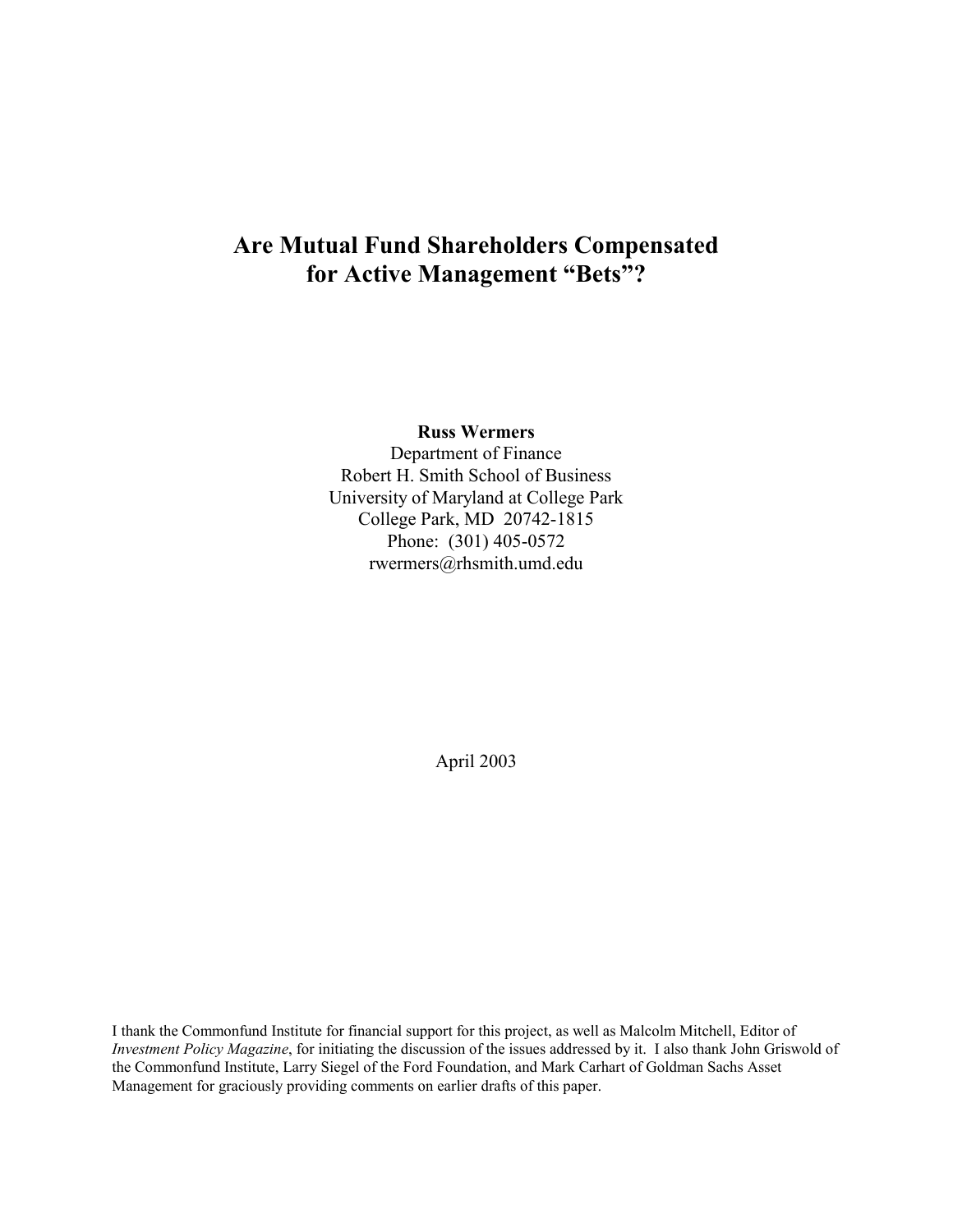# **Are Mutual Fund Shareholders Compensated for Active Management "Bets"?**

#### **Abstract**

This paper analyzes the investment returns of shareholders in U.S. domestic equity mutual funds over a 26-year period, focusing on whether fund managers taking bigger portfolio "bets" have better stockpicking skills. We find that funds with higher levels of return volatility provide better performance during the majority of the years in our study—this finding is robust to measures of performance that control for differential market-based and style-based investment strategies across the funds. We conclude that fund managers that take larger active management bets have better stockpicking skills, even though the average manager underperforms her benchmarks.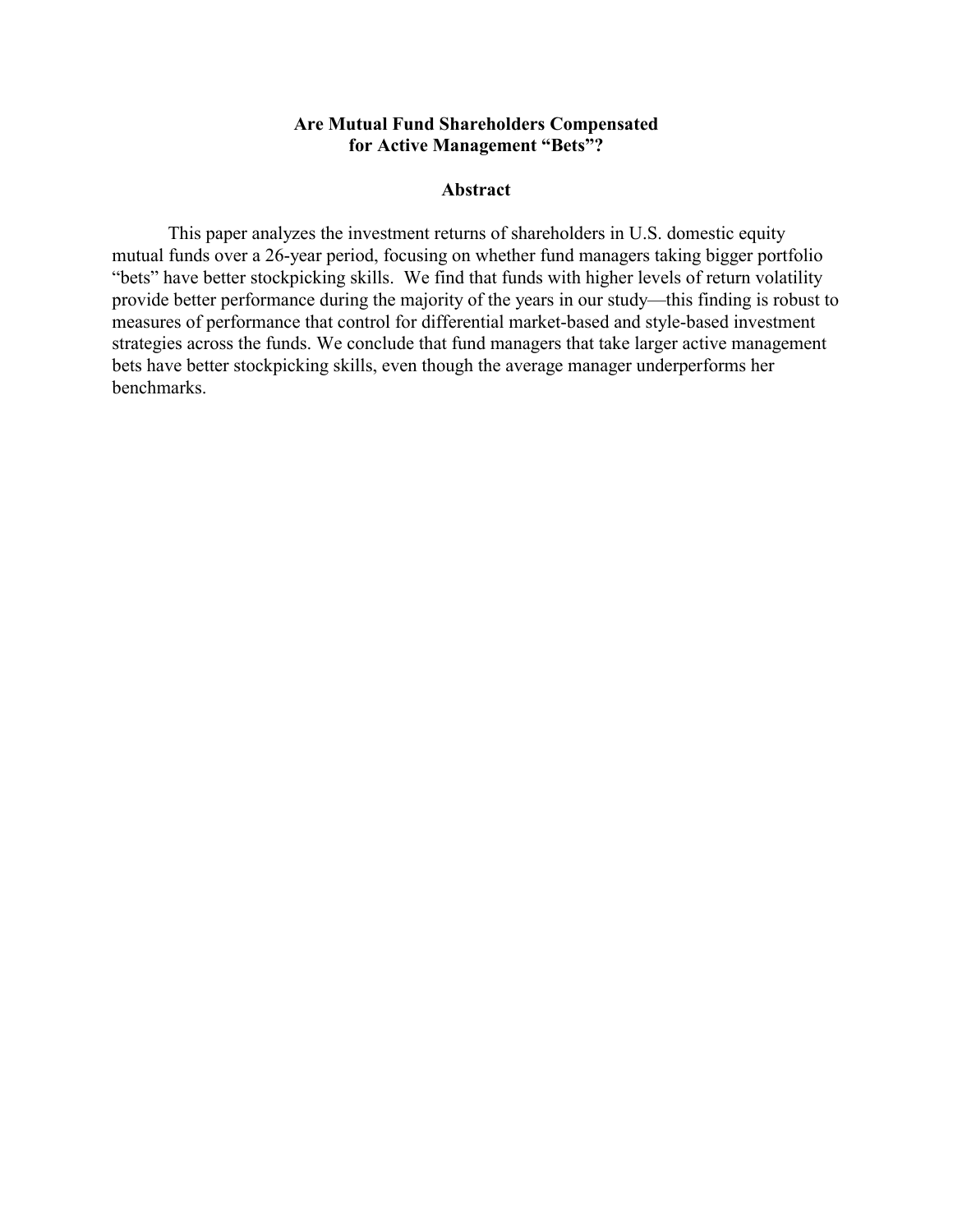#### **Introduction**

Adherents of market efficiency have claimed, for some time, that actively managed money cannot outperform money that passively tracks an index, at least over the long-run and adjusted for priced risk factors. Numerous studies have focused on the active-passive mutual fund debate, from the seminal study by Jensen (1968) to the more recent studies by Carhart (1997) and Wermers (2000).

Although the interpretation of what should qualify as a "risk factor" is under intense current debate, recent studies of fund performance (including Carhart (1997) and Wermers  $(2000)$ ) agree that the average mutual fund "alpha" is negative, once one adjusts for equity styles used by funds that are known to be related to the cross-section of average equity returns (whether or not these styles are really risk factors). In addition, the average alpha is negative if only the market portfolio is considered a risk factor (Carhart (1997)). At issue is whether fund managers should be credited with investing in small-capitalization stocks, value stocks, or momentum stocks—i.e., stocks with persistent high returns—during long time periods when those styles paid high return premia.

 Regardless of the uninspiring results of the average active fund manager, we might find that some subgroups of managers have better skills than most. A logical consequence of active management is that the manager must take "bets" away from the market portfolio, e.g., the S&P 500 index, or from style benchmarks to take advantage of her superior information (if it exists) on equities. Further, we might believe that a manager with great information on stock values would deviate from these benchmarks more than a manager with only good information, holding constant the manager's mandated investment constraints and risk-aversion due to labor-market pressures. Thus, an issue of great interest to investors is whether fund managers that hold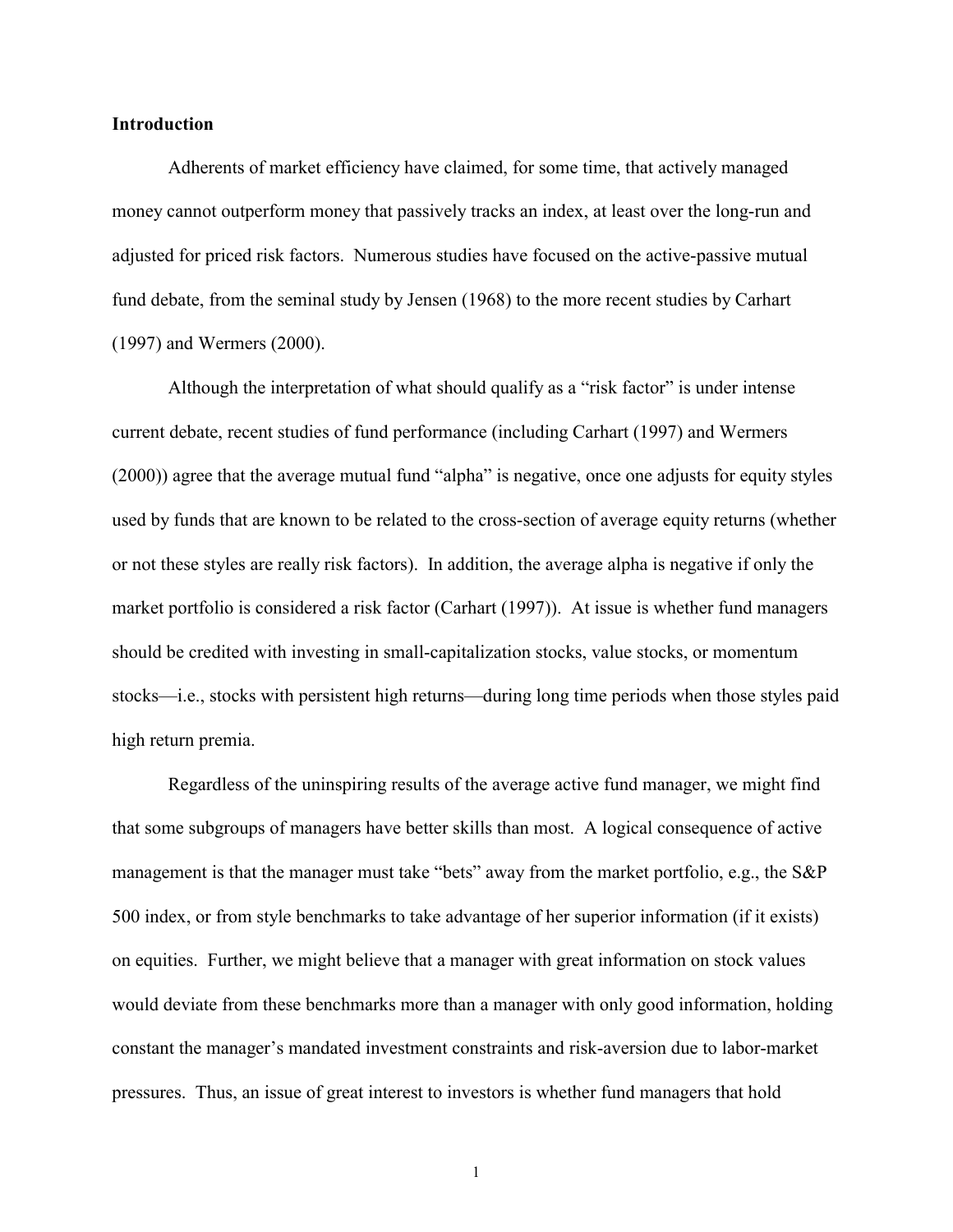portfolios with substantial total volatility, or with substantial non-market volatility, outperform indexers as well as active managers with less tracking error. That is, one approach to looking for talent is to conditional our search on the volatility of individual fund returns, and then to examine funds that are outliers. If we find that excess fund return volatility is not rewarded with higher average returns, or with higher benchmark-adjusted returns, then investors might be advised to stick with broadly diversified index funds (or, with ETFs that take a diversified position in a given style category, such as telecommunication stocks). Such funds would provide easy diversification for investors, as well as substantially lower expenses.

 This paper addresses this issue by examining the cross-sectional relation between returns and volatility in the U.S. mutual fund industry over the 1975 to 2000 period. As such, this paper is the most comprehensive study to date of the risk-reward tradeoff experienced by investors in mutual funds. Specifically, we look at whether funds taking larger volatility bets exhibit better performance (measured using various approaches), and whether any such relation is due to market-based, style-based, or idiosyncratic bets taken by the managers. In recent articles, De Silva, Sapra, and Thorley (2001) note that changes over time in the cross-sectional variation in mutual fund returns is largely driven by the changing cross-sectional variation in individual stock volatility, while Campbell, Lettau, Malkiel, and Xu (2001) note that the idiosyncratic (nonmarket) volatility of individual stocks has increased over the past few decades. In light of these papers, we address whether the cross-sectional variation in U.S. mutual fund returns is driven by managers taking bigger portfolio bets when they have superior stockpicking skills, or whether this variation is simply a by-product of changing stock volatility or mandated investment constraints.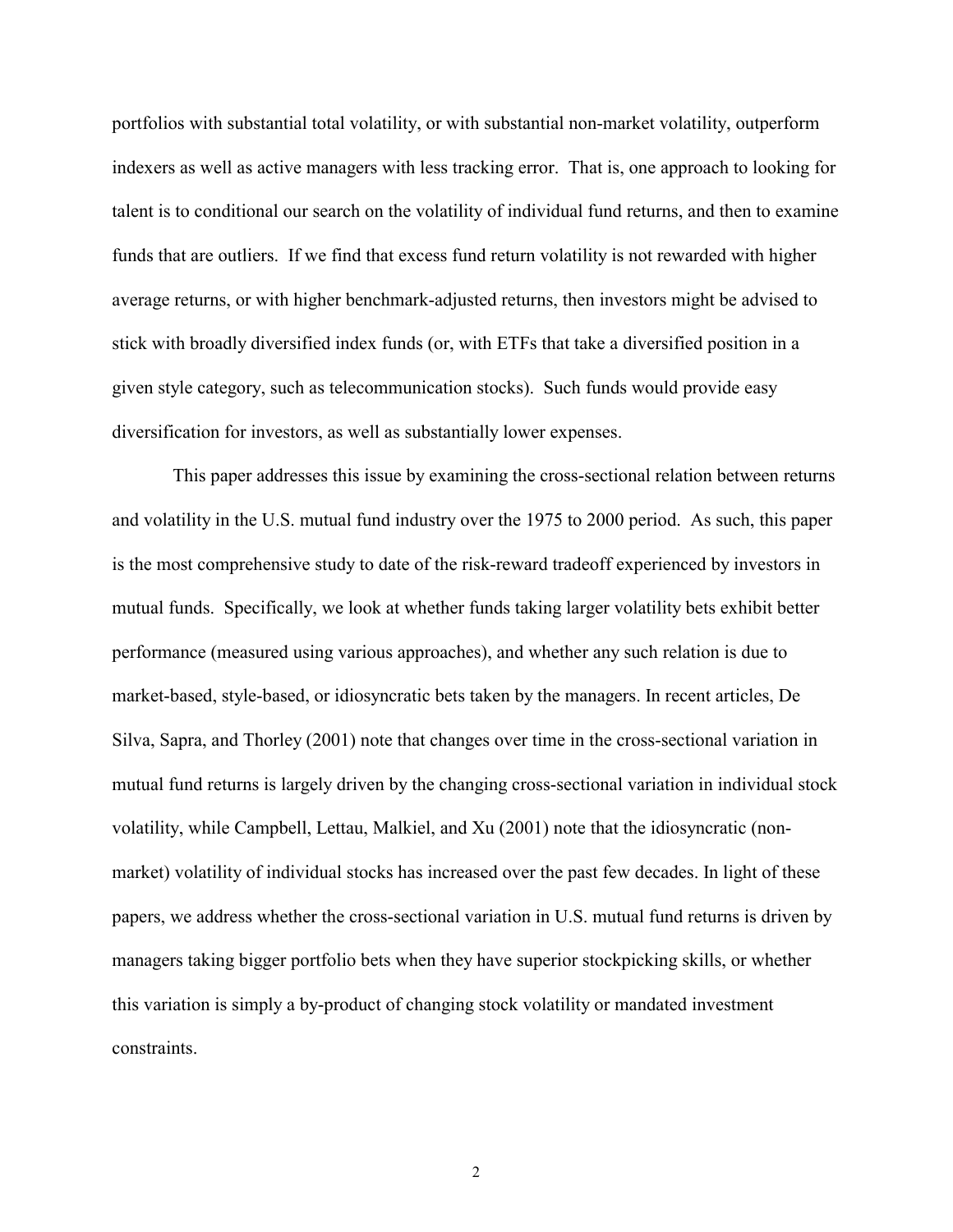Our results show a generally positive relation between the level of risk taken by the mutual funds and the performance of these funds. During the majority of the three-year subperiods covered by our study, as well as during the entire 26-year period, we find a positive and significant relation between performance and risk. However, higher risk funds do not always beat their competitors—during a few subperiods, this performance-risk relation is either very close to zero, or it is negative.

These results are robust to whether we measure performance as average unadjusted fund returns, average S&P 500-index adjusted fund returns, or as the alpha from a single-index or a multiple-index model. This multiple-index model, in addition to the excess return on the valueweighted portfolio of stocks from the Center for Research in Security Prices (CRSP), adds the Fama and French (1993) factors that capture the small stock effect (SMB; the difference in returns between a portfolio of small stocks and a portfolio of big stocks), the value effect (HML; the difference in returns between a portfolio of high and a portfolio of low book-equity-tomarket-equity ratio stocks), and the Carhart (1997) factor that captures the momentum effect (PR1YR; the difference in returns between a portfolio of high and a portfolio of low prior-year return stocks). Thus, the relation between performance and volatility remains after controlling for the relative fortunes of funds that hold different amounts of market risk, or that specialize in different style sectors of the market, such as small-capitalization value funds vs. largecapitalization growth funds. That is, our results remain after controlling for the portion of the changing cross-sectional dispersion in stock returns [highlighted by de Silva, Sapra, and Thorley (2001)] that is due to style or market effects.

We conclude that active management does provide value, but that this value is reflected in only a minority of funds that take relatively large volatility bets. That is, we show that funds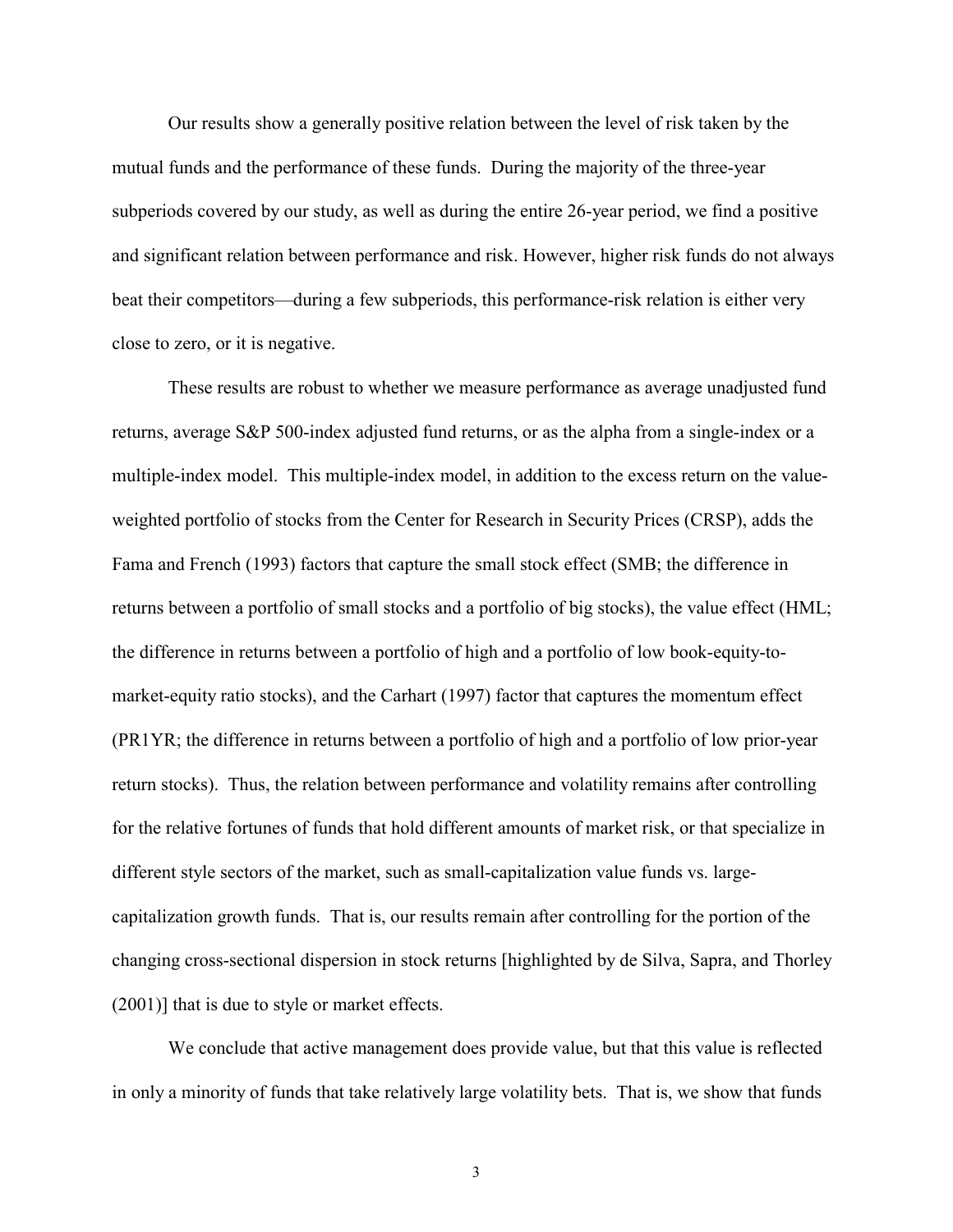taking large bets away from the market or style portfolios generally perform well during contemporaneous time periods (where volatility and average return are measured over the same period).

In addition, we find evidence that high volatility funds persist in generating superior future alphas—future one-year style-adjusted alphas are generally higher for funds with higher three-year lagged volatilities. Thus, our results are not due to survival bias of the type described by Brown, Goetzmann, Ibbotson, and Ross (1992), since these tests only require a fund to survive for one year after the volatility ranking period.

Although some recent research has examined whether superior performance persists (e.g., Goetzmann and Ibbotson (1993), Brown and Goetzmann (1995), and Carhart (1997)), while other studies have examined characteristics that are associated with superior performance [see, for example, Ding and Wermers (2002)], we conclude that additional research is warranted to determine how investors might identify managers with superior *future* performance. Our study indicates that one place to look is in the tendency of a manager to take bets away from the S&P 500 index.

#### **I. Methodology**

We measure the relation between risk and performance using several approaches, which include the cross-sectional relation (across funds) between the fund time-series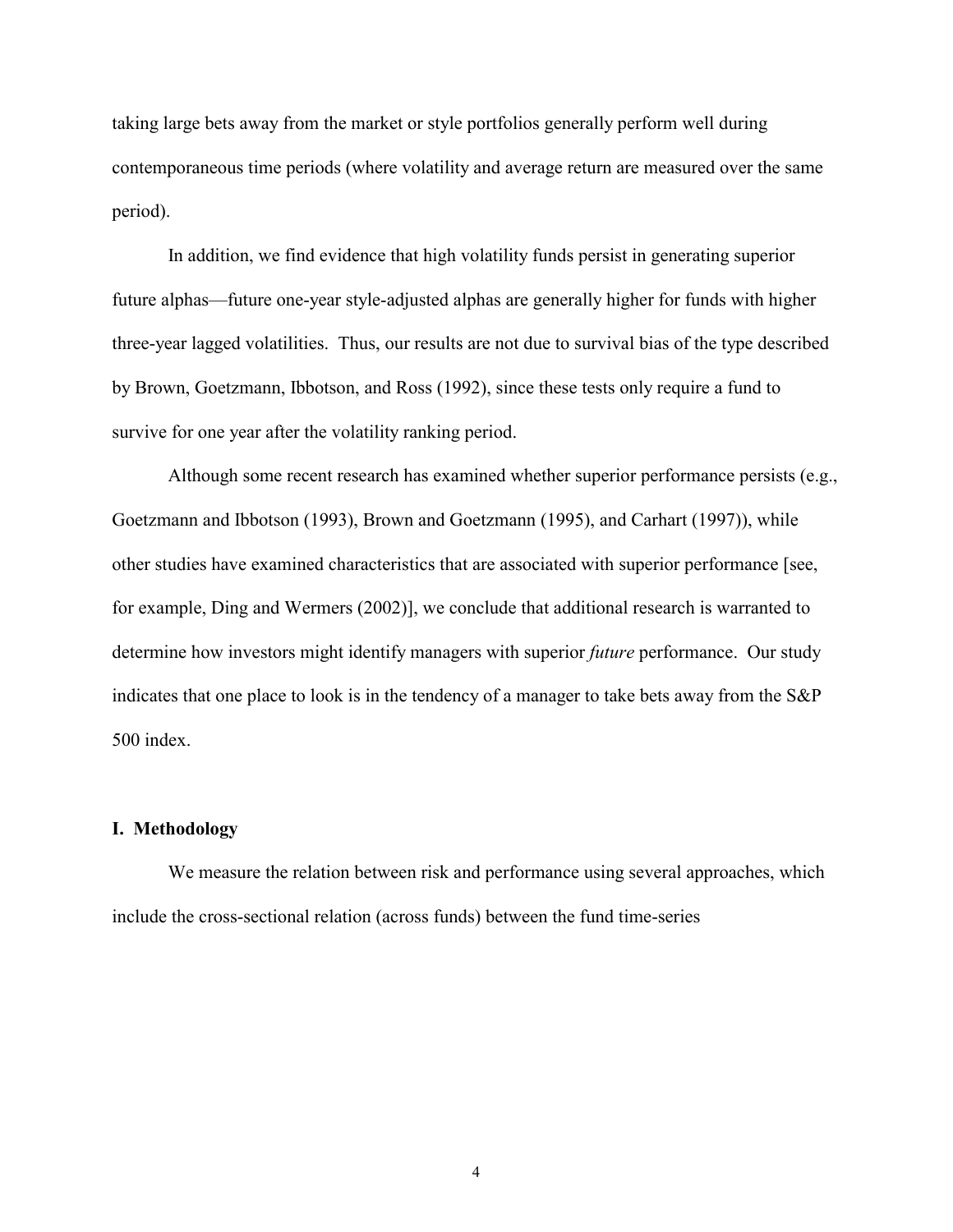- **●** average monthly return and standard deviation of monthly return,
- **●** average S&P 500-adjusted return and standard deviation of S&P 500-adjusted return,
- **●** alpha (relative to the S&P 500) and standard deviation of S&P 500-adjusted return,
- **●** and alpha (relative to the CRSP value-weighted market portfolio, the Fama and French SMB and HML factor returns, and the Carhart PR1YR factor return) and standard deviation of S&P 500-adjusted return.

Each approach applies the respective measures of performance and risk, for nonoverlapping three-year periods from 1975 to 2000, to each U.S. mutual fund that existed during that three-year period. In total, nine nonoverlapping three-year subperiods are examined, beginning with the January 1, 1975 to December 31, 1977 period and ending with January 1, 1998 to December 31, 2000 period.<sup>1</sup> For each of the above approaches, the cross-sectional relation between risk and performance is determined over each of the three-year subperiods.

A positive (and significant) slope of a regression of performance on risk during a sufficient number of subperiods, or for the complete period under study, means that, regardless of the merits of active management for the average mutual fund, we find evidence supporting that funds taking large bets away from the market are rewarded with better levels of performance. If we find such evidence across all of our model approaches, then we can be reassured that our results are not model- or benchmark-dependent.

Since we require a fund to have a three-year record to be included in a given three-year measurement period, there is a possibility that survival bias of the type described by Brown,

 $1$  To keep consistent three-year periods, the final two periods (which are January 1, 1996 to December 31, 1998 and January 1, 1998 to December 31, 2000) overlap during 1998.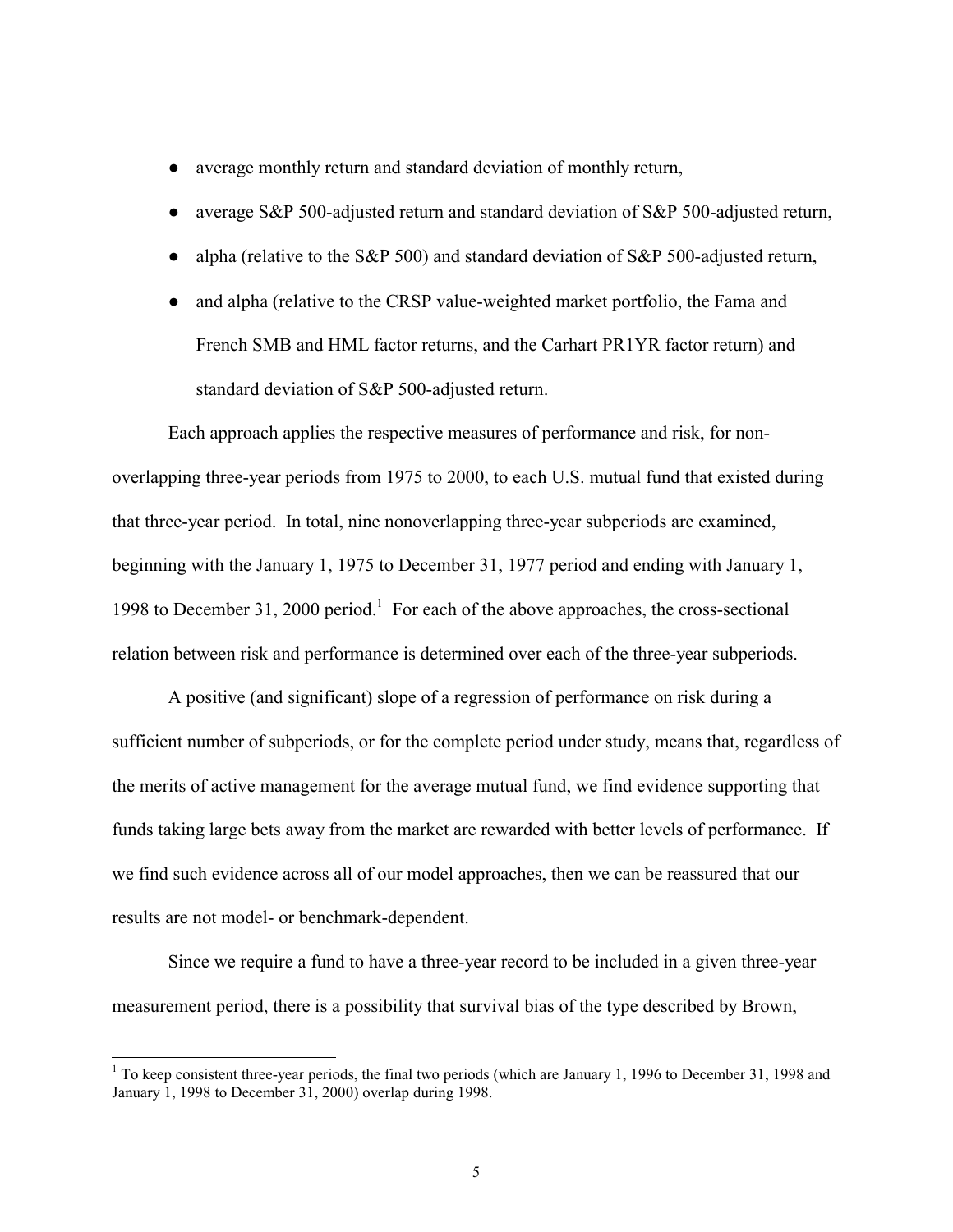Goetzmann, Ibbotson, and Ross (1992) might be driving our results. That is, high volatility funds might look superior because ones that fail drop out of our database before we can measure their performance. To address this possibility, we repeat our tests in two different ways. The first approach looks at the cross-sectional relation between risk and return during one-year periods, which requires a fund to only exist for a single year to be included (thus, minimizing survival bias). The second approach measures risk during the three-year period prior to measuring return, and measures return during the following single year period. Again, this approach only requires the fund to survive for the one-year period following the ranking period, and should represent a strategy that is fairly close to one that could be implemented by investors. In both cases, we find results that are consistent with our baseline results, and we report these results when appropriate. However, in order to estimate our performance measures more precisely, we remain with our three-year window in most tests in this paper.

# **II. Database**

We examine monthly net returns data from the Center for Research in Security Prices (CRSP) Survivor-Bias Free U.S. Mutual Fund Database, which is created and used by Carhart (1997). The CRSP database contains monthly data on net returns for all mutual funds existing at any time after January 1, 1962, with no minimum survival requirement for funds to be included in the database. Further details on this database, which is widely regarded as the highest-quality database of U.S. mutual funds available to academic researchers, may be obtained from CRSP.

Although investment objective information is available from the CRSP database, we supplement these data with investment objective and other fund information from a different source, the CDA-Spectrum mutual fund files from Thomson Financial, Inc., of Rockville,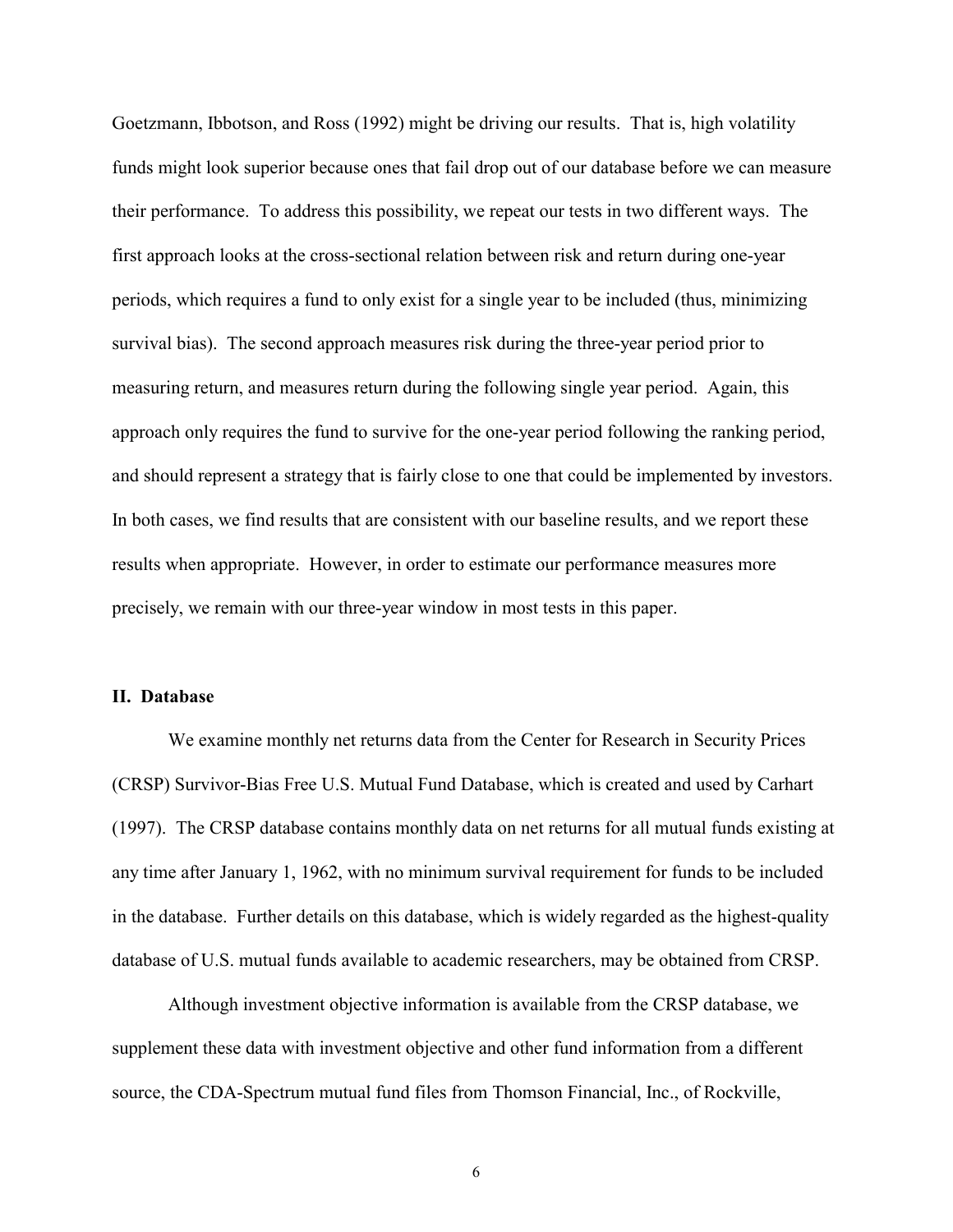Maryland. We use CDA investment objective data because these data are more consistent over the years of our study and allow a clearer identification of funds with a U.S. equity orientation.<sup>2</sup> In addition, we aggregate monthly returns obtained from CRSP, which are at the shareclass level, into an overall net portfolio return. In doing so, we assume a pro-rata investment in each shareclass of a given fund according to the total net assets of each shareclass at the beginning of each month.

The CDA database, and the technique for matching it with the CRSP database, are described in Wermers (1999, 2000). Since both the CRSP and CDA databases contain essentially all mutual funds existing during our sample period (with the exception of some very small funds), our merged database is essentially free of survival bias. The only exception to this rule is that we require a fund to have a three-year time-series of monthly returns available to be included in one of our three-year risk-performance windows. This requirement is necessary to generate precise estimates of performance and risk, as well as to satisfy the homoskedasticity assumption of the cross-sectional regression analysis to follow—that is, all mutual fund performance and risk estimates will be based on the same number of observations. As mentioned in a previous section, we run tests using a couple of different approaches to test for survival bias, and find that this bias does not explain our results. These extensions will be reported when appropriate.

We point out that a small number of very small funds could not be matched between the CRSP and CDA files—that is, they were usually present in the CRSP database, but not in the CDA database. Wermers (2000) discusses this limitation of the matching procedure; however,

<sup>&</sup>lt;sup>2</sup> Specifically, CRSP investment-objective information data is sometimes missing for a fund that exists before 1992. Also, CRSP reports investment objective information, when available, from four different sources. As these sources classify funds in different ways, it is sometimes difficult to determine the precise investment objective of a fund. The CDA-Spectrum files report investment objectives in a more consistent manner across funds and over time. In any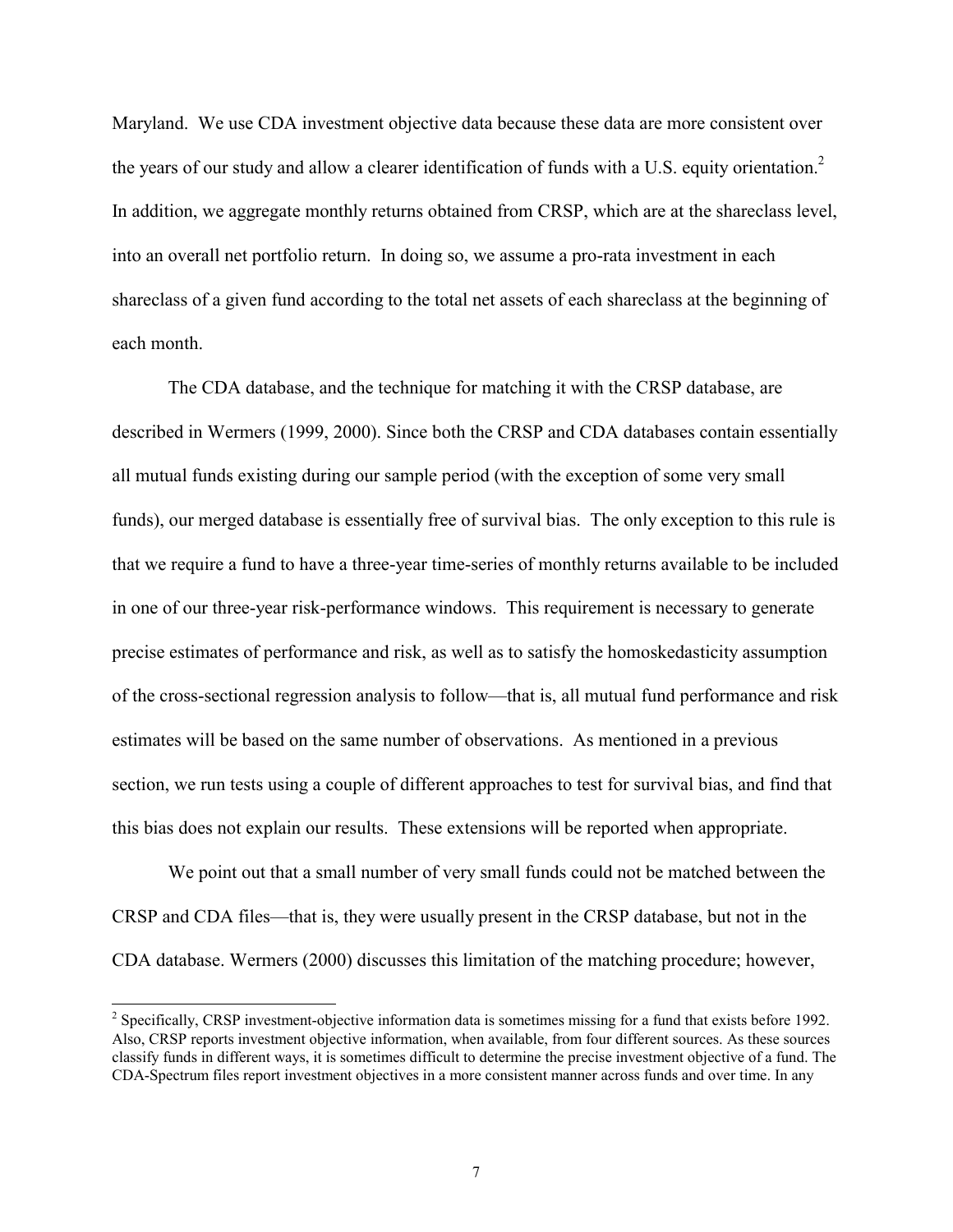we note that these funds are generally very small funds with a short life during our sample period. Since we require a minimum return history for a fund to be included in our regression tests, the majority of these unmatched funds would be excluded from our tests in any case.

 Table I presents a census of the funds in our sample, that is, those U.S. domestic equity funds with complete monthly returns for each 36 month subperiod. Our sample, which begins with 205 domestic equity funds having complete returns data during the 1975 to 1977 subperiod, expands to 1,815 funds during the 1998 to 2000 subperiod. Overall, 2,331 funds are included in at least one subperiod. Clearly, the universe of mutual funds has rapidly expanded over this 26 year period; our study investigates one aspect of whether this expansion in actively managed money is justified. Specifically, we will search for evidence that supports the idea that money invested in actively managed funds has beaten money invested in index funds.

#### **III. Results**

 $\overline{a}$ 

#### **A. The Relation Between Average Return and Risk**

We first present a scatterplot that contains a point for each mutual fund during each threeyear period, representing the investment experience of an individual who held that fund during that three-year period. These first results examine, for each non-overlapping three-year period from 1975 to 2000, the relation between the simple average monthly net return (annualized to percent per year) and the standard deviation of monthly net return. All subperiods and all funds are presented in a single scatterplot, Figure I. This figure shows the results for 6,501 three-year

case, all investment objective information (both CRSP and CDA) is considered when we determine whether a fund is a U.S. domestic equity fund.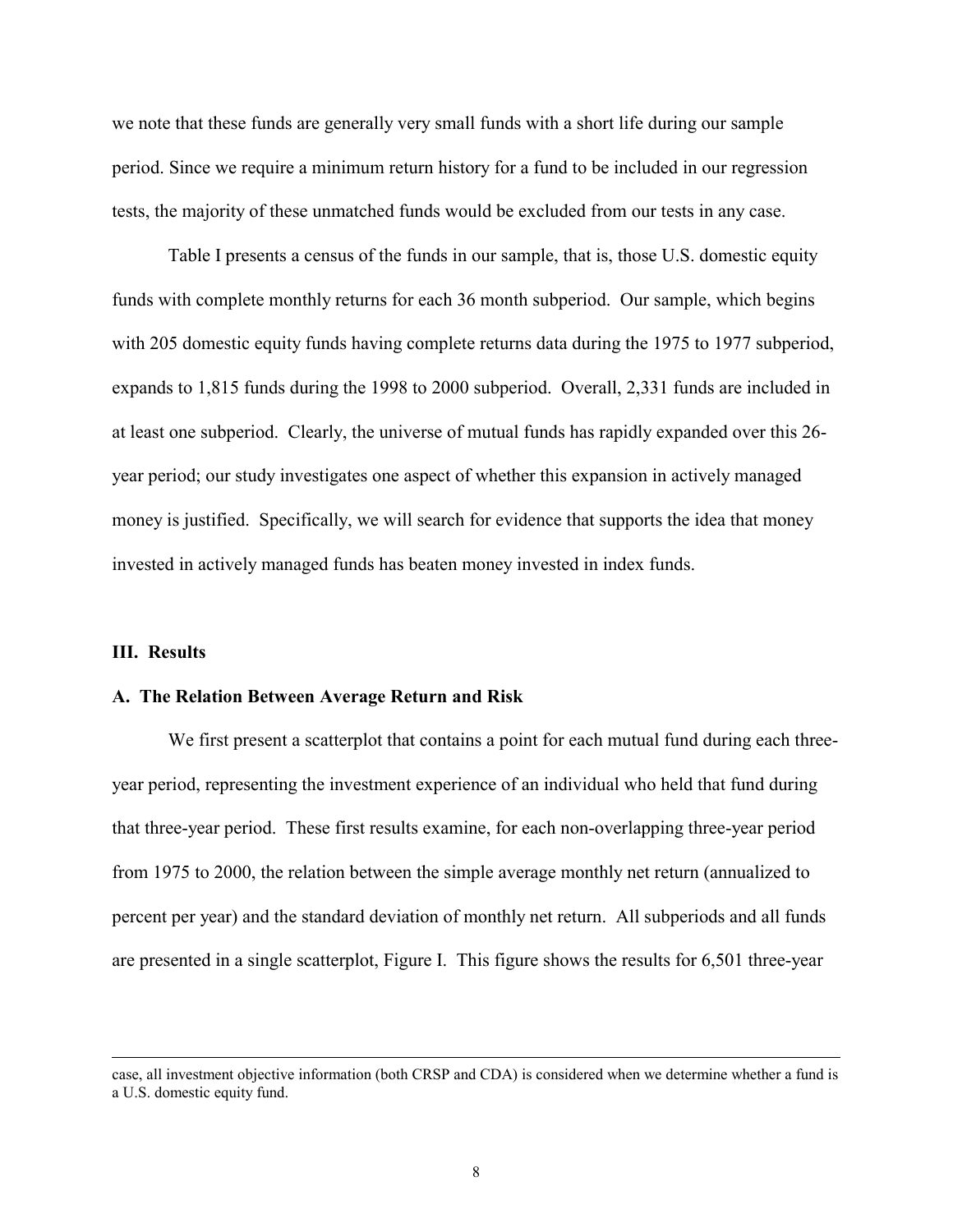histories of funds. Note that a long-lived fund will be represented by one point for each threeyear period during which that fund existed.

Also shown in Figure I are the return and standard deviation values for the riskfree asset (as proxied by the 30-day Treasury Bill return) and the S&P 500 index (with dividends reinvested), over the entire 26-year period. A line, plotted using these two points, would represent the investment outcomes that would have been achieved with various combinations of these two assets, before expenses and trading costs. Thus, if this line plots above (below) the average return/risk line for the funds, then an investor would have been penalized (rewarded) for investing in actively managed funds relative to a simple passive investment in an S&P 500 index fund plus a cash allocation to (or, borrowing from) T-Bills, ignoring the cost of this indexing strategy.<sup>3</sup> If, alternatively, the two lines cross, then our findings are more ambiguous—actively managed funds are superior to an indexing strategy, but only in certain risk regions of the plot.

Figure I shows that the experience of investors in mutual funds has been quite disperse across funds and subperiods [consistent with prior research by De Silva, Sapra, and Thorley (2001)], but a cross-sectional regression of average fund return on standard deviation of return has a slope coefficient of a positive 1.3. This regression slope indicates that a fund taking on an additional one percent per month in standard deviation of return has an average annual return that is 1.3 percent higher. While this strongly positive relation between average return and risk seems to support the value of active management, an indexer would have captured a much higher average return-risk tradeoff (ignoring costs)—this is shown as the broken line that passes through the 30-day T-bill and the S&P 500 index points in the graph—a slope of 2.4. Note that the

 $3$  Wermers (2000) estimates that the Vanguard 500 Index Fund expended 7 basis points per year on trading costs and charged an expense ratio of 28 basis points per year (on average) during the 1975 to 1994 period.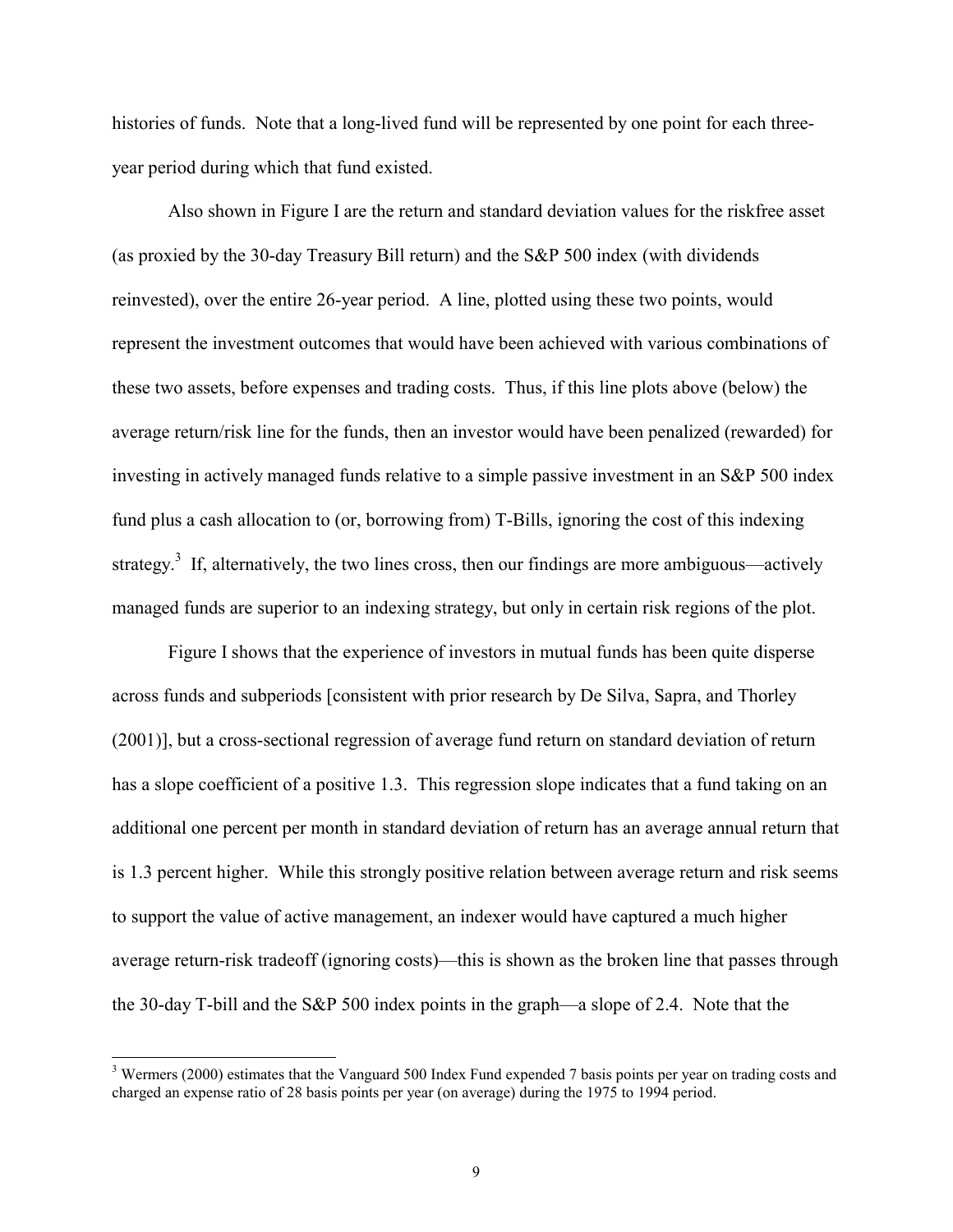majority of mutual funds fall under this indexing line, but a substantial minority still beat it. These results are consistent with prior research [e.g., Kosowski, Timmermann, Wermers, and White (2002)] that finds that actively managed funds underperform indexing, on average, but that a substantial minority outperform.

In Panel A of Figure 2, we present the regression line for each non-overlapping three-year subperiod to determine whether our results are reasonably consistent over time. Each regression line is labeled with the final year of the three-year subperiod covered by the line—for example, the line labeled "77" is the relation between average monthly return (annualized) and standard deviation of month return during the 1975 to 1977 subperiod, across all funds having complete data during that subperiod.

Clearly, the first two three-year subperiods have the strongest positive average return-risk relation, while the other seven subperiods have a much more modest positive relation, or even a weakly negative relation. Overall, as shown in Panel B, six of the nine subperiods exhibit a positive average return-risk slope.<sup>4</sup> However, the performance of actively managed funds may be driven, during a given subperiod, by their loading on the market index (their "beta") or by their loadings on style indexes (their "style betas"). To gauge the relative success of active management with more precise methods, we next turn to a single-index market model to adjust for the varying exposures of funds to the market index. We will first present the results of our cross-sectional regression analysis using a simple market adjustment for return and risk. Then, we will present results for the single-index model.

#### **B. The Relation Between S&P 500-Adjusted Return and Risk**

<sup>&</sup>lt;sup>4</sup> Note that the regression slope for each subperiod is statistically significant at the one percent confidence level.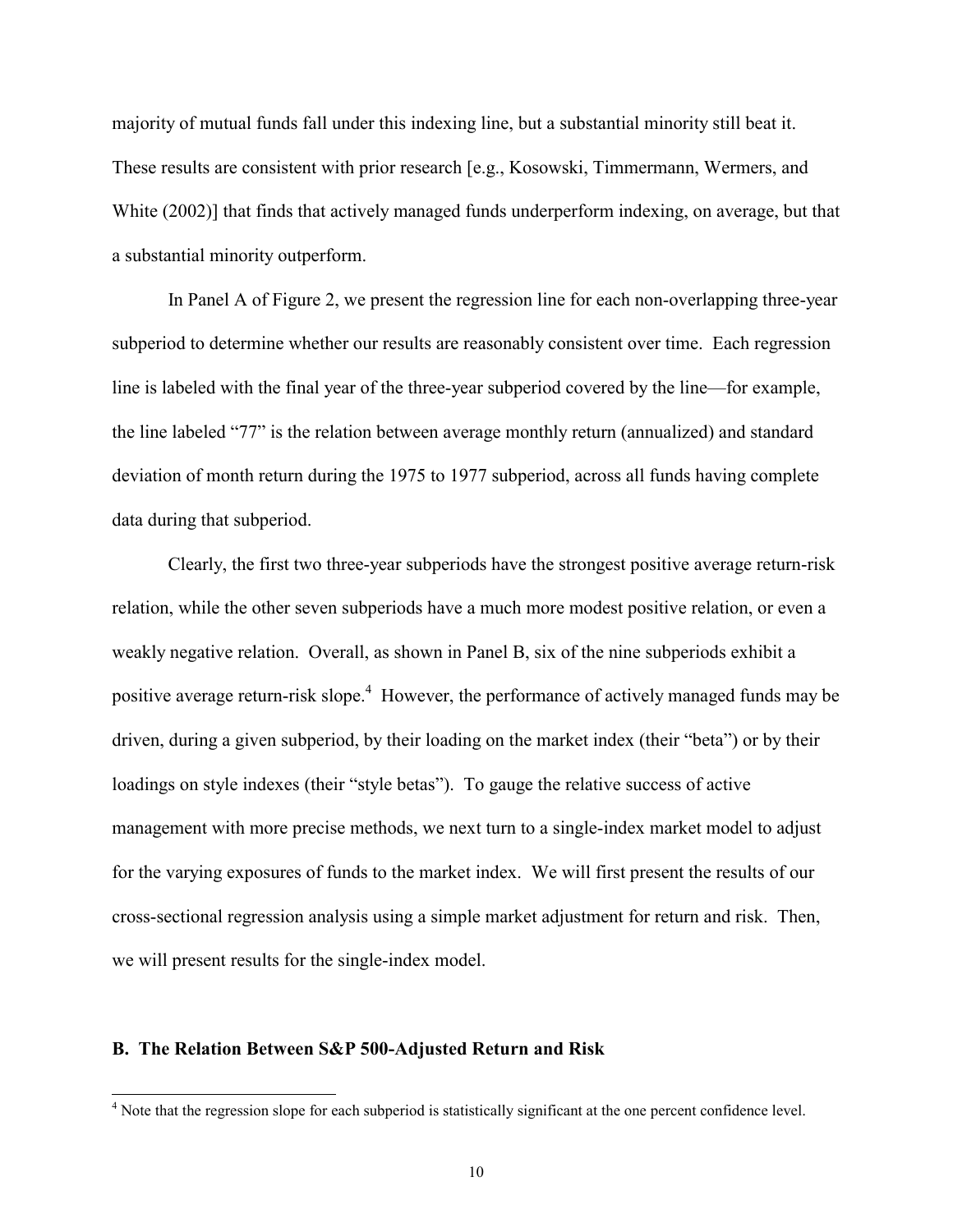To measure the performance and risk of U.S. mutual funds, relative to the S&P 500 index, we compute the average and standard deviation of S&P 500-adjusted return for mutual fund *i* as

$$
\overline{r}_{i}^{S\&P500-adjusted} = \frac{1}{36} \sum_{t=1}^{36} (r_{i,t} - r_{S\&P500,t})
$$
\n(1)

and

$$
\sigma(r_i^{S\&P500-\textit{adjusted}}) = \sqrt{\frac{\sum_{t=1}^{36} \left( (r_{i,t} - r_{S\&P500,t}) - \overline{r_i}^{S\&P500-\textit{adjusted}} \right)^2}{35}},
$$
\n(2)

respectively, where  $r_{i,t}$  = the month *t* net return of fund *i*, while  $r_{S\&P500,t}$  = the month *t* return on the S&P 500 index, with dividends reinvested. These measures allow us to determine whether funds having more tracking error risk, as measured by Equation (2) provide a higher tracking error gain, as measured by Equation (1).

Panel A of Figure III shows the cross-sectional regression line for the relation between the average S&P 500-adjusted return and standard deviation, for each three-year period, while Panel B lists the slopes from these regressions. Note that the results for these benchmark-adjusted regressions are qualitatively similar to those of the non-benchmark-adjusted regressions in Figure II—the first two subperiods show a strong value of active management, while the other subperiods exhibit more modest results.

#### **C. The Relation Between Mutual Fund "Alpha" and Market Risk**

 Although Section B indicated a positive relation between S&P-adjusted average return and volatility, it is possible that this relation may be due to differing exposures of the mutual funds to the market index. For example, funds with high beta portfolios would be more likely to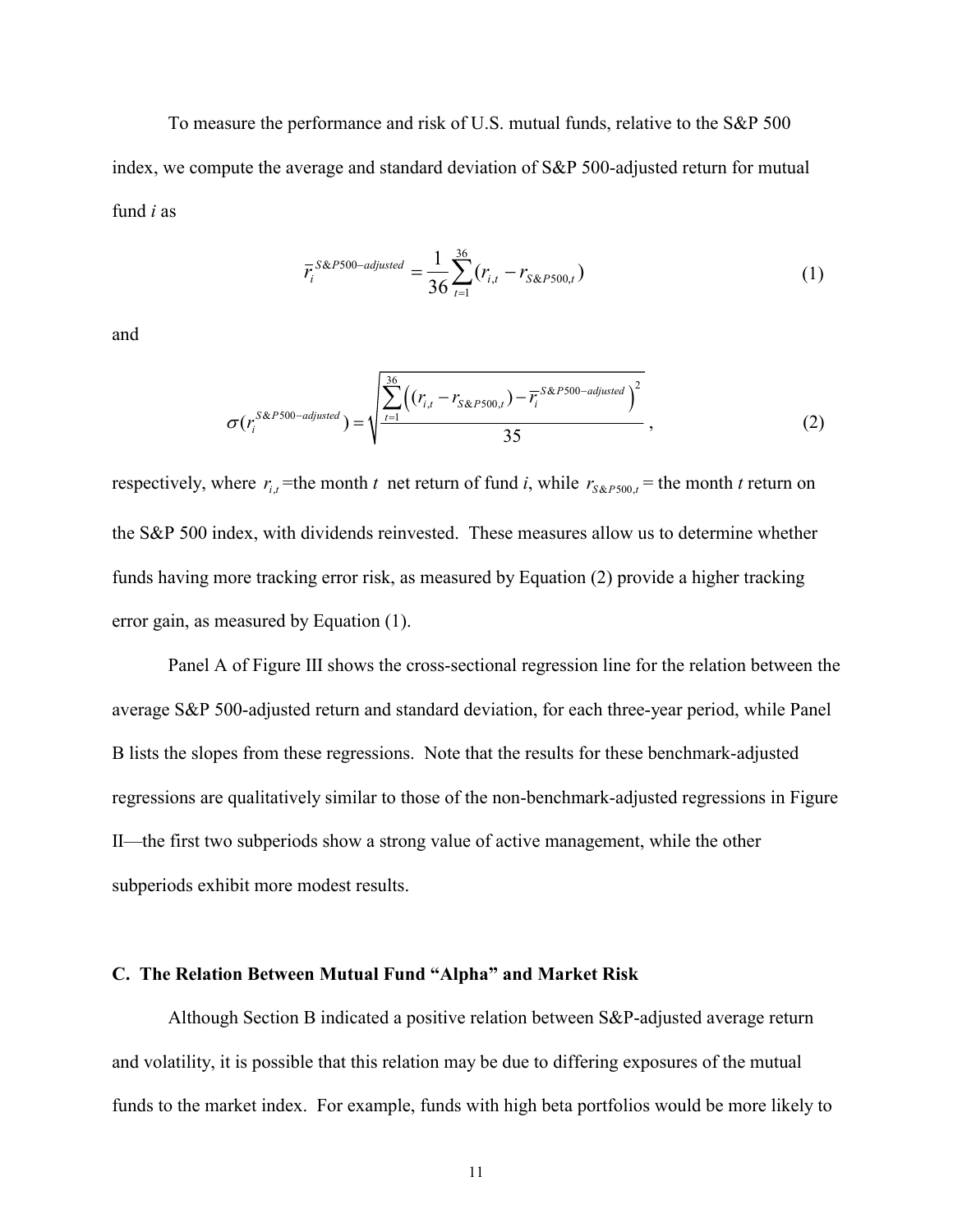exhibit both high average S&P 500-adjusted returns and high levels of adjusted risk than low beta funds, due to the incorrect assumption that all funds carry a beta of unity that is implicit in this simple market adjustment.

 To explore whether this assumption is driving our results, this section controls for differing exposures to the market index by computing, for each fund during each three-year subperiod, the alpha from the following single-index model:

$$
\widetilde{r}_{i,t} - \widetilde{r}_{F,t} = \alpha_i + \beta_i \left( \widetilde{r}_{S\&P500,t} - \widetilde{r}_{F,t} \right) + \widetilde{\varepsilon}_{i,t} \tag{3}
$$

where  $r_{F,t}$  = the month *t* return on 30-day T-bills. Figure IV, Panels A through I, present  $\alpha_i$ relative to the volatility (standard deviation) of the S&P-adjusted return of each fund. These plots address whether funds taking larger bets on stocks that push their portfolios further away from the S&P 500 index produce higher beta-adjusted returns.

The results reveal some interesting patterns. Note that, during three-year periods when the S&P index substantially outperformed T-bills, such as 1975 to 1977, the slope of the  $\alpha_i$ volatility regression (Figure IV, Panel A) decreases, relative to the slope of the S&P indexadjusted return/volatility regression (Figure III). During three-year periods when the index outperformed bills by a lesser extent, the slopes are much more similar (see, for example, 1990 to 1992 in Panel F of Figure IV compared to the regression line in Figure III for this subperiod). These observations indicate that, consistent with our intuition, funds taking larger bets away from the S&P 500 index are also carrying higher beta portfolios, where beta is measured relative to the index.

 Overall, however, measuring investment performance with the beta-adjustment model of Equation (3) does not change our findings: during six out of nine subperiods, the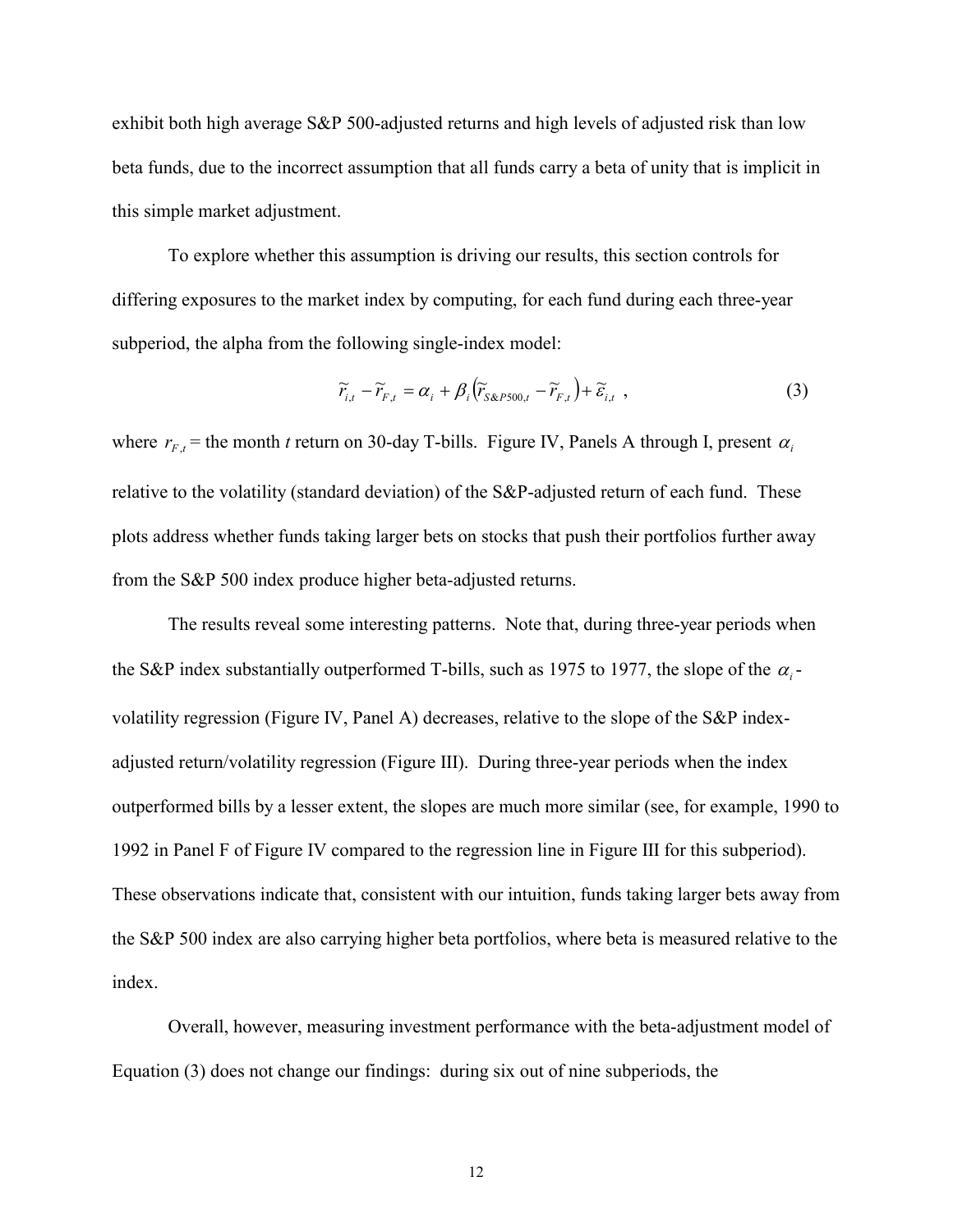performance/volatility relation is positive (during 1981 to 1983, the regression line essentially indicates no relation). Again, this indicates that, during more than half of the subperiods, increasing bets away from the S&P 500 index taken by active managers resulted in index-beating performance.

#### **D.** The Relation Between Style-Adjusted "Alpha" and Risk

l

Recent papers by Fama and French (1993, 1996) and Jegadeesh and Titman (1993) show that market capitalization, the ratio of book value of equity to market value of equity, and the prior one-year return of stocks are important variables in explaining the cross-section of stock returns in the U.S. In this section, we use these results to explore the return/volatility relation using a multivariate performance model, to attempt to control for differing exposures of mutual funds to various equity styles.<sup>5</sup> Specifically, we use the following four-factor model, which is introduced by Carhart (1997), to measure the style-adjusted performance  $(\alpha_i)$  of each mutual fund. The performance model is given by

$$
\widetilde{r}_{i,t} - \widetilde{r}_{F,t} = \alpha_i + \beta_i \left( \widetilde{r}_{s\&P500,t} - \widetilde{r}_{F,t} \right) + s_i \cdot SMB_t + h_i \cdot HML_t + p_i \cdot PR1YR_t + \widetilde{\varepsilon}_{i,t} \tag{4}
$$

where SMB, HML, and PR1YR are portfolios constructed to mimick the returns to small stocks minus large stocks, high minus low book-to-market ratio stocks, and high minus low one-year lagged-return stocks. We will refer to the alpha from this regression as the "Carhart alpha."

 $<sup>5</sup>$  In unreported tests, we examined the influence on average fund returns of the return to each equity style factor</sup> (size, book-to-market, and momentum). We found that the most important style influence is the relative return on small-capitalization stocks, relative to large-capitalization stocks (the SMB factor)—higher-risk mutual funds tend to have better returns, relative to the S&P 500 index, whenever small-cap stocks perform well, relative to the index indicating that our high-risk sample has a disproportionate number of funds that invest heavily in small-cap stocks. However, we found that the HML and PR1YR factors also have an important influence on the average return/risk relation.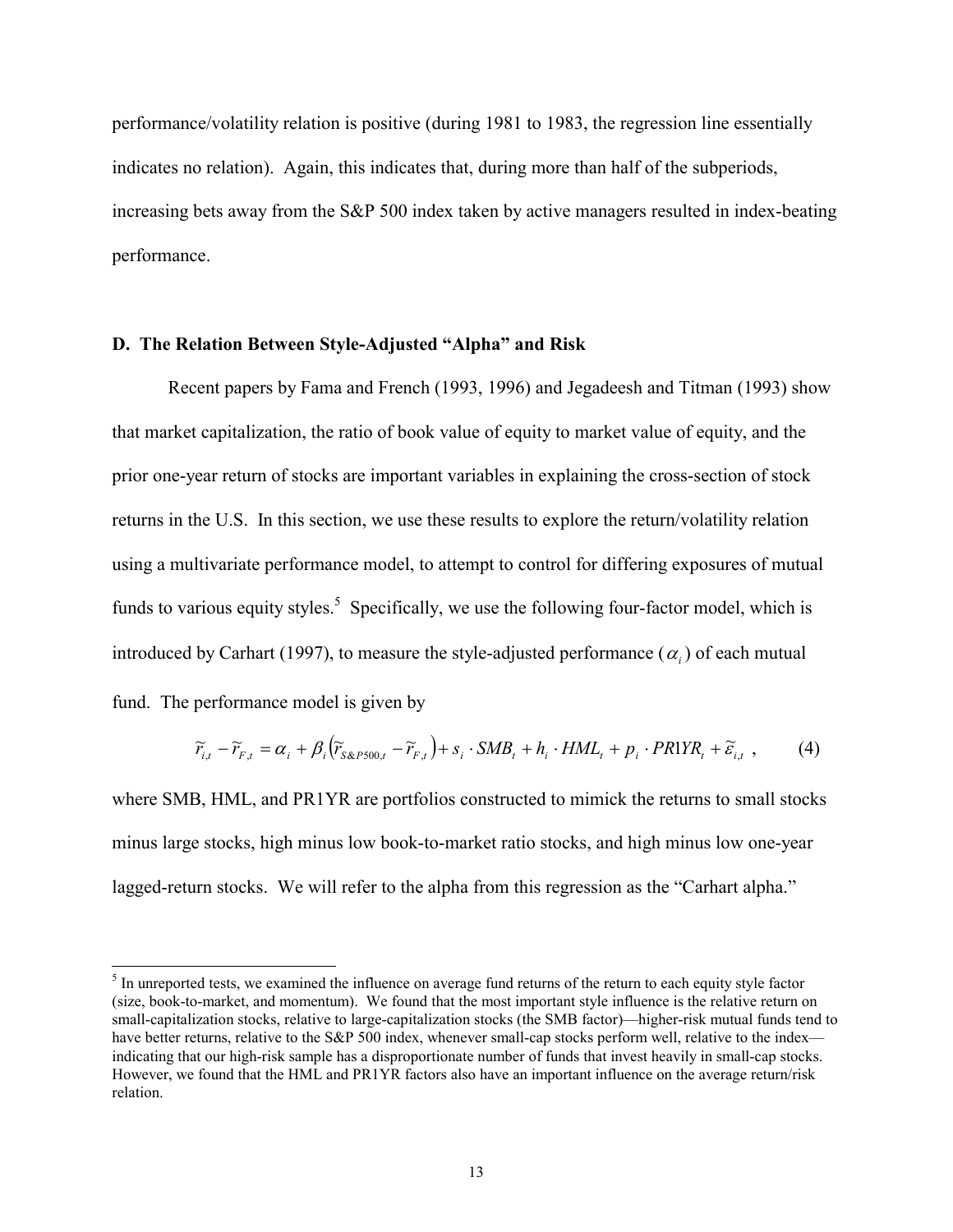Further discussion on the construction of these style-mimicking returns are provided in Carhart  $(1997).$ <sup>6</sup>

 Figure V shows the relation between Carhart alpha (as described by Equation (4)) and the standard deviation of S&P 500-adjusted return (Equation (2)) across mutual funds within each three-year subperiod. These tests examine whether funds taking larger bets away from the S&P 500 index provided higher style-adjusted alphas, adjusting for both the market factor and for the three style factors described above.

The results strengthen our previous findings—the slope of the cross-sectional regression of Carhart alpha on benchmark-adjusted standard deviation is positive in eight out of nine subperiods. In addition, all eight slopes are statistically significant. These results provide much stronger evidence that some actively managed funds added value during our study period, and that our approach of looking for talent by conditioning on portfolio volatility is effective. The stronger results, using the Carhart model compared to the single-index model of the last section, are apparently due to the way that the funds loaded on non-market style factors during the period. For example, the funds held more growth than value stocks, which resulted in a drag on their performance until the more recent subperiods. The single-index model did not control for this style effect, while the Carhart model provides a control, thus, improving the results of the funds.

 Also interesting to note is that, in almost all subperiods, the regression line starts with a negative intercept (consistent with the expenses and trading costs incurred by actively managed funds), with the majority of funds having negative style-adjusted alphas (consistent with prior studies of mutual fund performance that shows that the average fund has a negative net return alpha). Thus, even with the positive slope between alpha and risk, only a minority of funds

<sup>&</sup>lt;sup>6</sup> We thank Mark Carhart and Ken French for providing the time-series of returns for these style factors.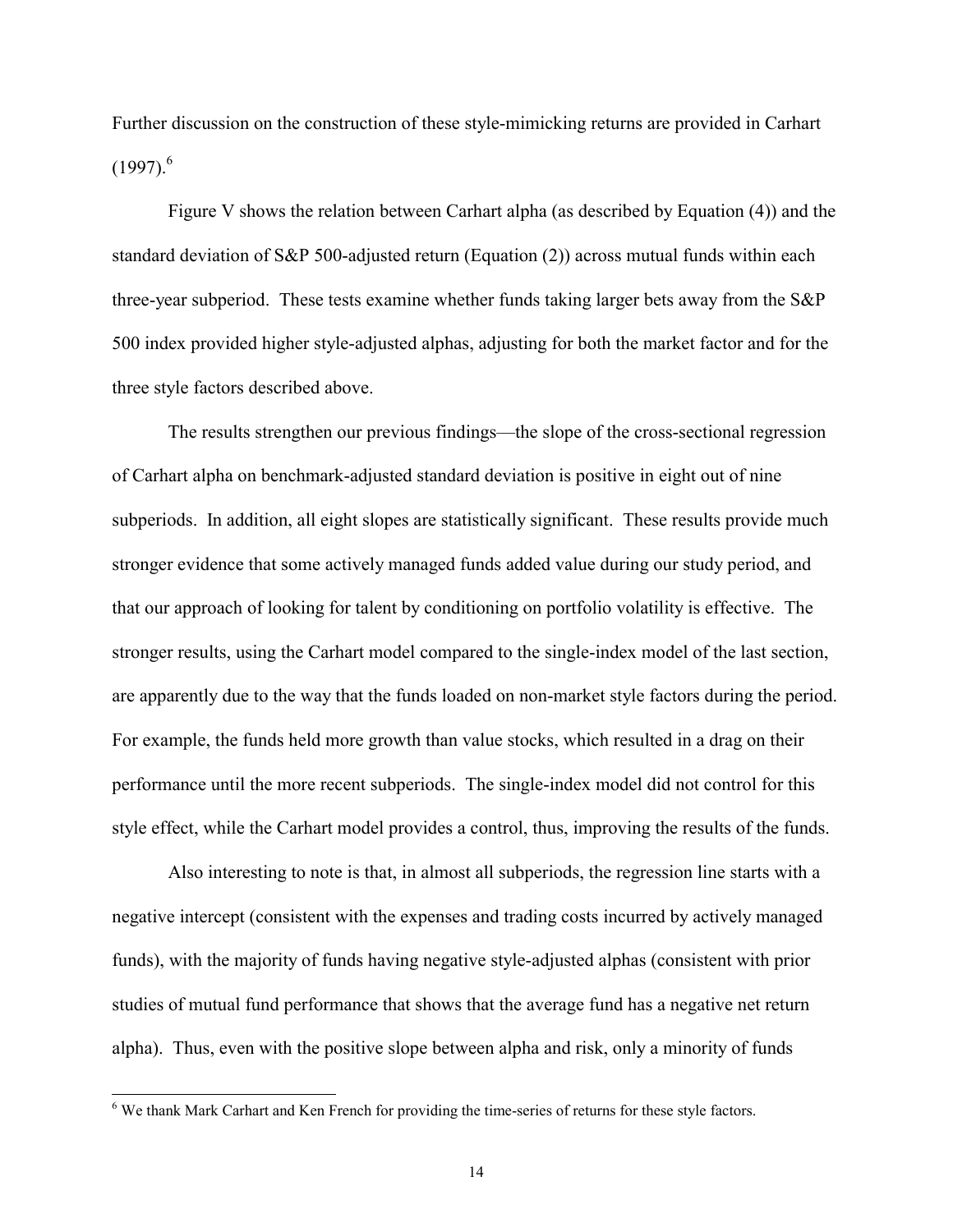generate a positive alpha. Thus, we find that, across almost all subperiods of our study, active management does add value, but that value is only present in a sizable minority of funds—those who took larger bets away from the benchmark.

#### **E. The Relation Between Style-Adjusted "Alpha" and Lagged Risk**

Finally, in unreported tests, we tested whether an investor can identify funds with positive style-adjusted alphas by their lagged level of S&P 500 adjusted risk.<sup>7</sup> Besides representing a strategy that could be implemented by investors, this section provides evidence that survival bias is not driving our results. For example, perhaps our positive and significant relation between performance and risk in prior sections was entirely due to risky funds that perform poorly dropping out of our sample. By measuring the risk prior to the return, we eliminate this possibility, as average returns are measured over the one-year period following the three-year risk estimation period. The only requirement for a fund to be included in these tests is that the fund survives the one-year period following the risk-ranking period. For example, we regress, across all funds, the Carhart alpha of Equation (4), computed during 1978, on the standard deviation of the S&P-500 adjusted return, computed during 1975 to 1977.

The results are consistent with our prior finding that performance is associated with risktaking behavior, although the relation is not as strong when performance is predicted based on lagged risk-taking. Specifically, during 14 out of 23 of the periods (where the alphas are nonoverlapping between periods), the regression slope is positive and statistically significant. During the other 9 periods, the slope is negative. These results also confirm that our general findings of this paper are not due to survival bias, but to a true relation between risk-taking

 $7$  These results are available from the author on request.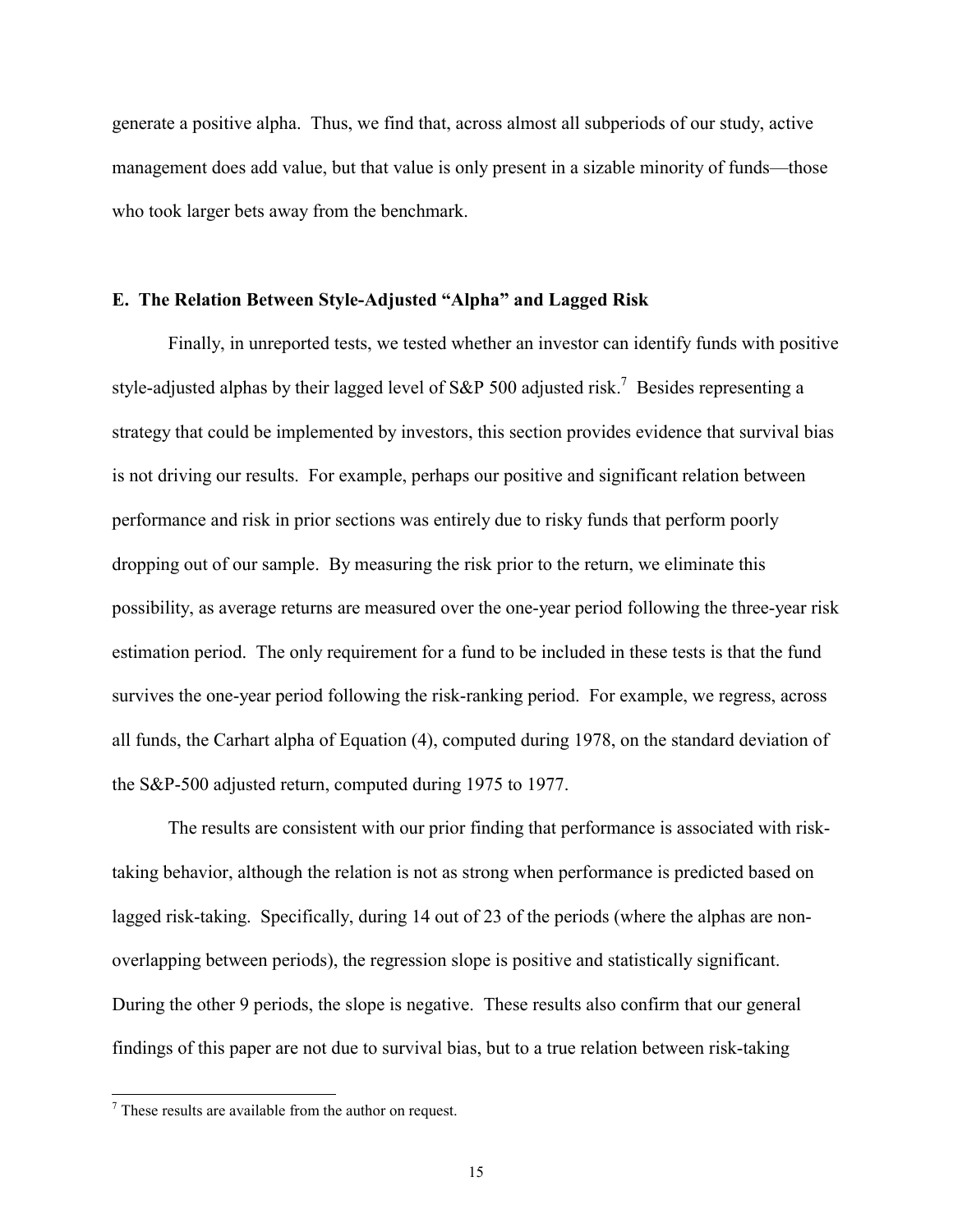behavior and performance. In addition, they point to a relatively simple rule that might be used to help to identify superior fund managers, although certainly such a rule would be quite risky to use in practice.

# **IV. Conclusion**

This paper examined the relation between active bets made by fund managers and the performance of the funds. The objective of the study was to determine whether fund managers that deviate from the market portfolio to a greater degree are also rewarded by higher levels of average returns, either unadjusted or adjusted for their market exposures.

Our conclusions are:

● total risk was rewarded during six out of nine subperiods, while S&P 500-adjusted risk was rewarded during five out of nine subperiods,

• adjusting for the differing exposures of funds to the market did not significantly change this result,

• adjusting for the differing exposures of funds to style loadings substantially

strengthened this result, and

• lagging the risk measure, relative to the performance measure generally supported the above results.

 Although these results cast a somewhat flattering light on some active managers, we also note that our results indicate a good deal of risk of underperformance of funds taking on higher levels of risk. For example, during the 1998 to 2000 period (a relatively good period for the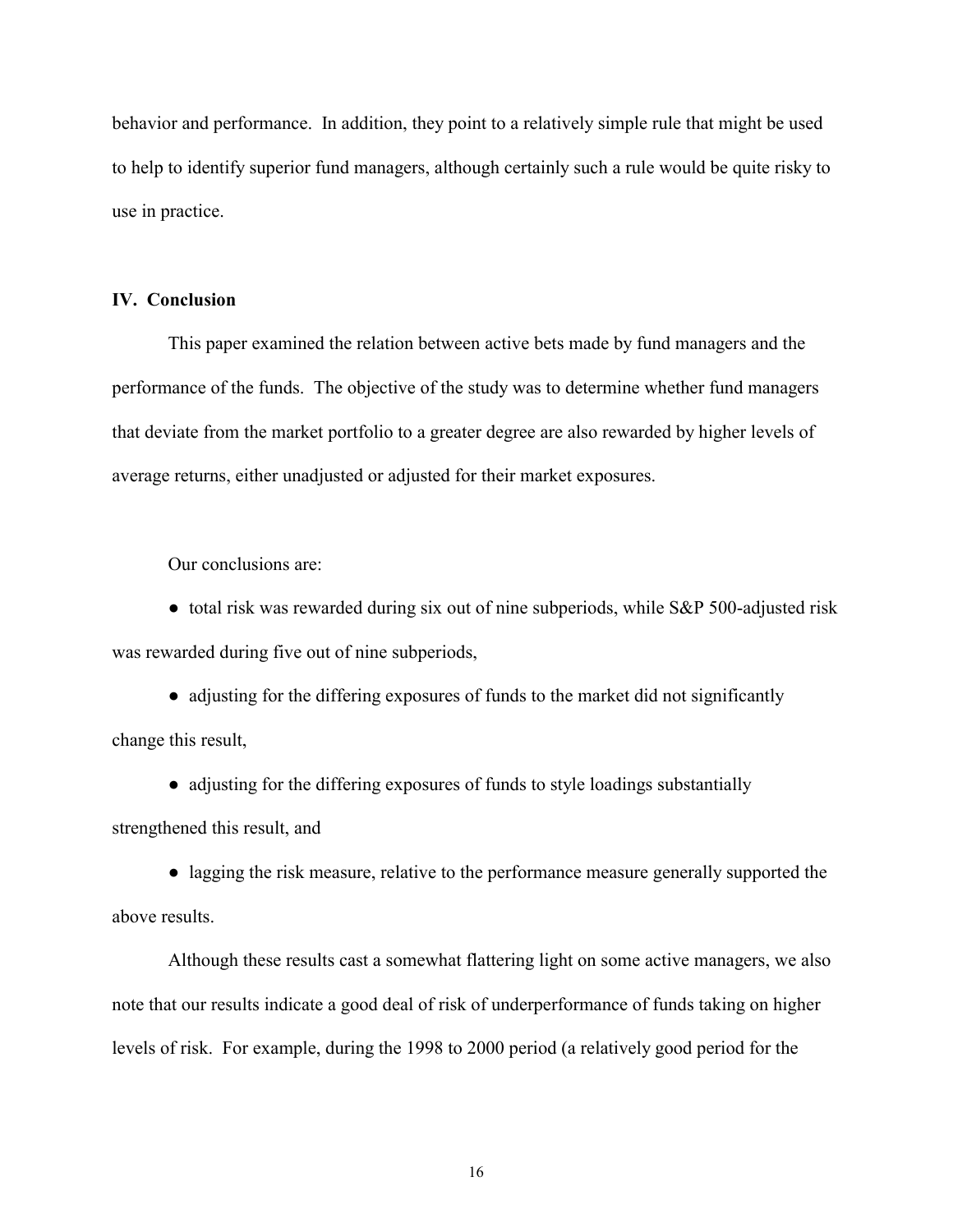average fund that took on high levels of risk), substantial numbers of high-risk funds underperformed the S&P 500 index by a wide margin.

Clearly, our results are driven by a substantial minority of mutual funds that provided value during the 26-year period of this study. Thus, the individual investor should carefully weigh these risks before deciding to invest in an actively managed fund. Further research is warranted on the types of funds, and fund managers, among which we might find talent.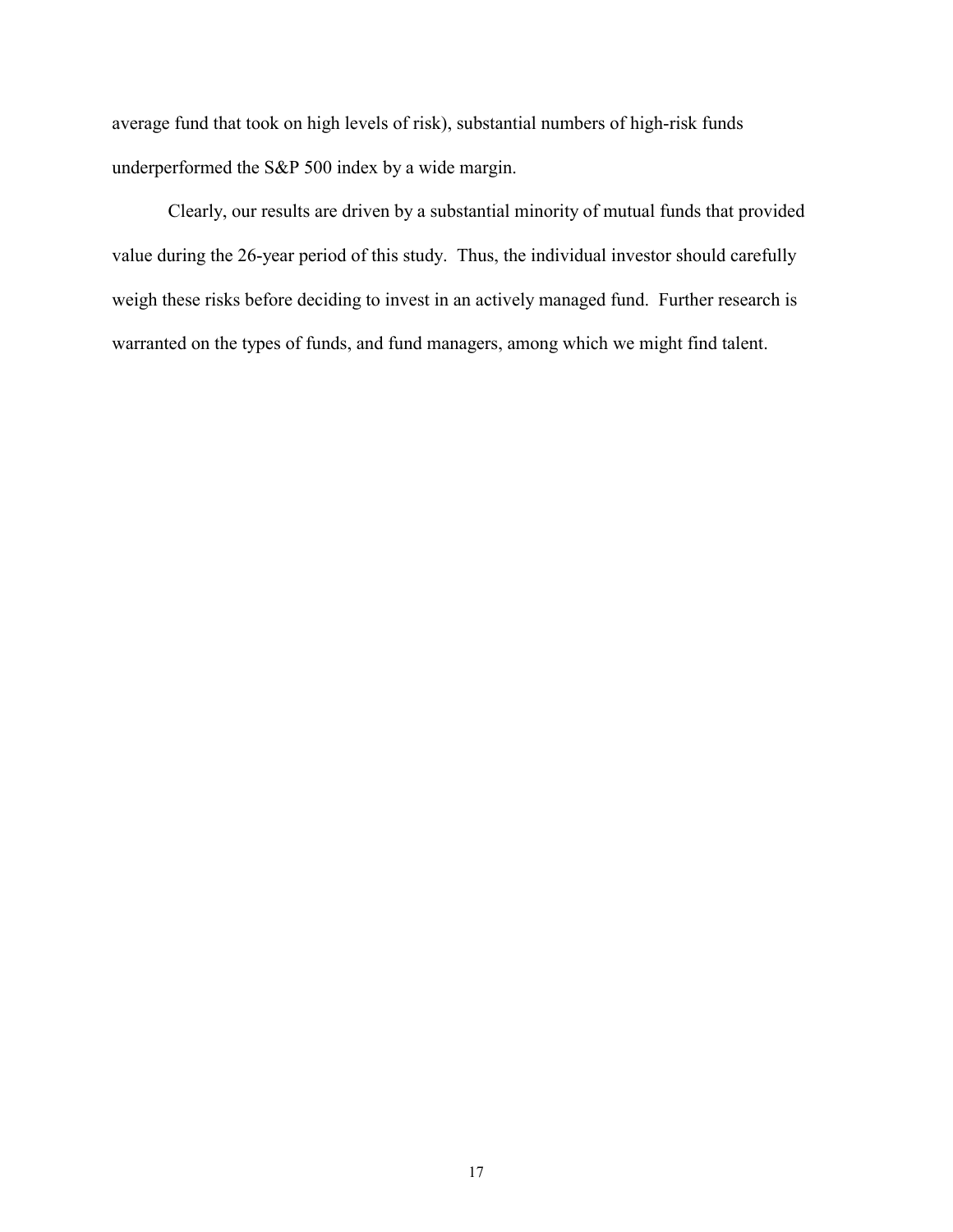# **References**

- Brown, Stephen J. and William N. Goetzmann, 1995, "Performance Persistence," *Journal of Finance*, 50, 679-698.
- Brown, Stephen J., William Goetzmann, Roger G. Ibbotson and Stephen A. Ross, 1992, ìSurvivorship Bias In Performance Studies,î *Review of Financial Studies*, 5, 553-580.
- Campbell, John Y., Martin Lettau, Burton Malkiel, and Yexiao Xu, 2001, "Have Individual Stocks Become More Volatile? An Empirical Examination of Idiosyncratic Risk," *Journal of Finance*, 56, 1-43.
- Carhart, Mark, 1997, "On Persistence in Mutual Fund Performance," Journal of Finance, 52, 57-82.
- De Silva, Harindra, Steven Sapra, and Steven Thorley, 2002, "Return Dispersion and Active Management,î *Financial Analysts Journal*, 57, 29-42.
- Fama, E., and K. French, 1993, "Common Risk Factors In The Returns On Stocks And Bonds," *Journal of Financial Economics*, 33, 3-56.
- Fama, E., and K. French, 1996, "Multifactor Explanations of Asset Pricing Anomalies." *Journal of Finance*, 51, 55-84.
- Goetzmann, William N. and Roger G. Ibbotson, 1993, "Do Winners Repeat?" *Journal of Portfolio Management*, 20, 9-18.
- Jegadeesh, N., and S. Titman, 1993, "Returns to Buying Winners and Selling Losers: Implications for Stock Market Efficiency," *Journal of Finance*, 48, 65-92.
- Jensen, M., 1968, "The Performance of Mutual Funds in the Period 1945-1964," *Journal of Finance*, 23, 389-416.
- Kosowski, Robert, Allan Timmermann, Russ Wermers, and Hal White, 2003, "Can Mutual Fund 'Stars' Really Pick Stocks? New Evidence from a Bootstrap Analysis," Working Paper.
- Wermers, R., 2000, "Mutual Fund Performance: An Empirical Decomposition into Stock-Picking Talent, Style, Transactions Costs, and Expenses," *Journal of Finance*, 55, 1655-1695.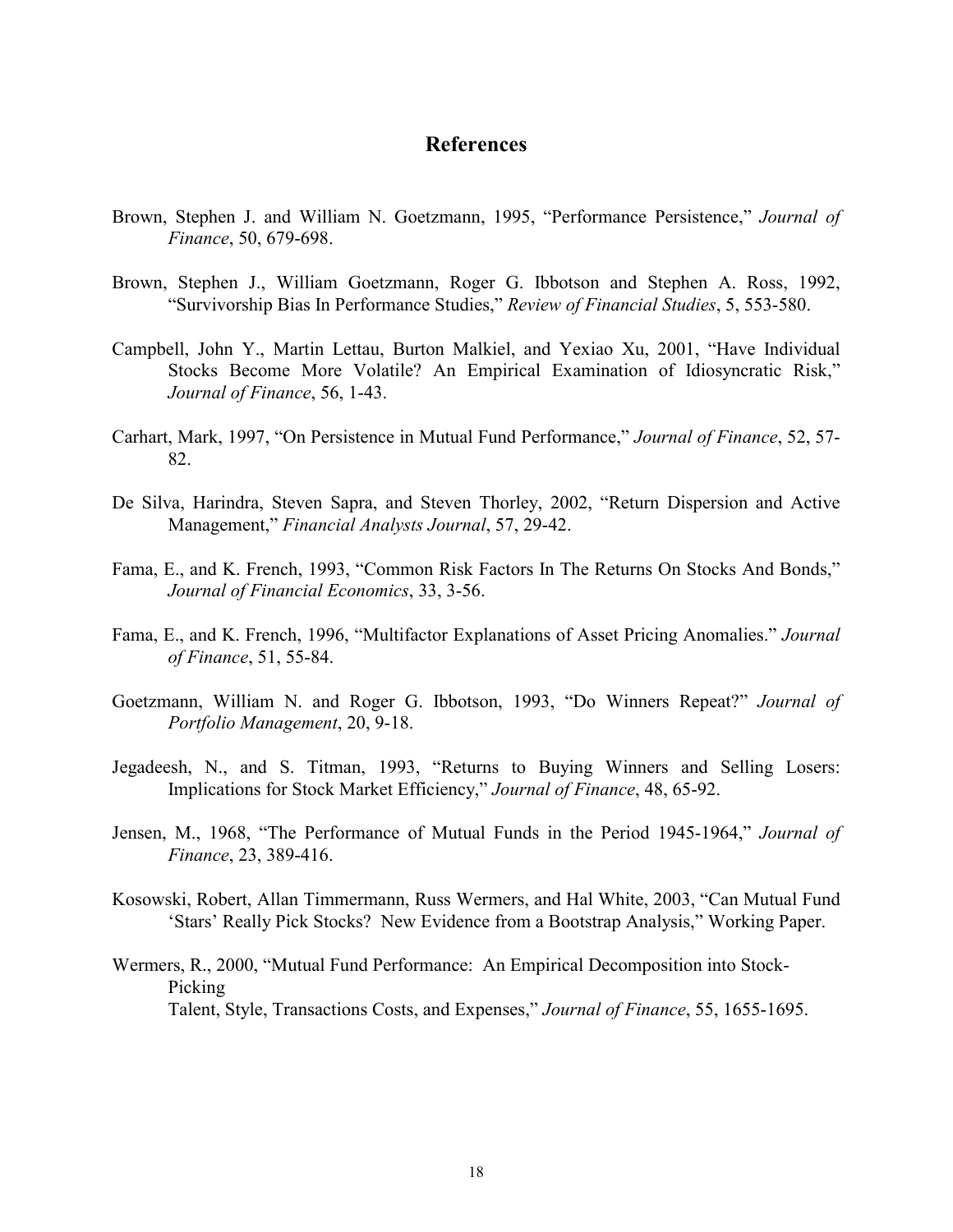# **Table I: Fund Census**

This table presents the number of funds, during each three-year subperiod, that have a complete return history over that subperiod, as well as the total number of funds that are included in at least one three-year subperiod.

| <b>SUBPERIOD</b> | <b>NUMBER OF</b> |
|------------------|------------------|
|                  | <b>FUNDS</b>     |
|                  |                  |
| 1975-1977        | 205              |
| 1978-1980        | 251              |
| 1981-1983        | 268              |
| 1984-1986        | 331              |
| 1987-1989        | 533              |
| 1990-1992        | 698              |
| 1993-1995        | 940              |
| 1996-1998        | 1,456            |
| 1998-2000        | 1,815            |
| 1975-2000        | 2,331            |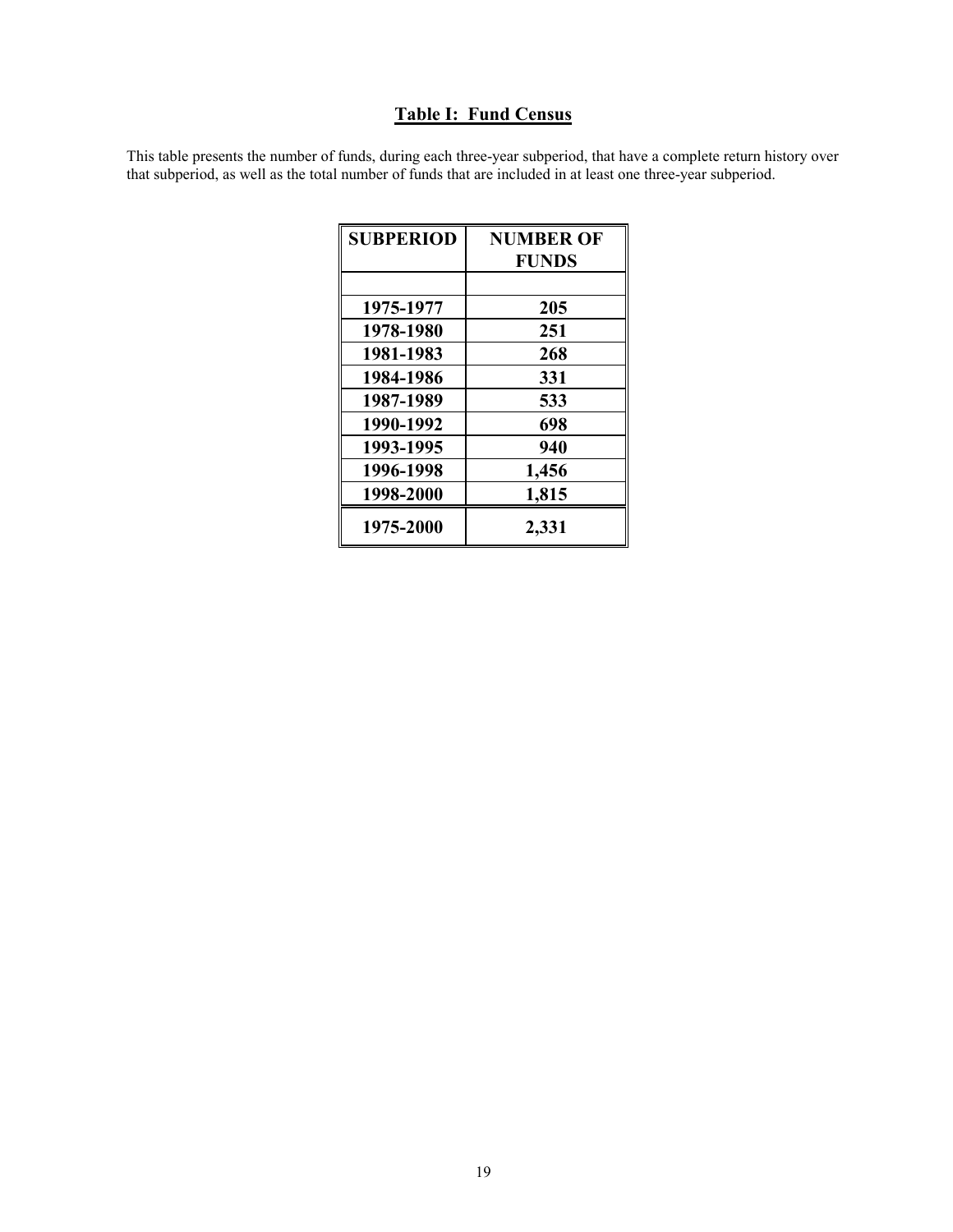# **Figure I. Average vs. Standard Deviation of Monthly Returns of U.S. Domestic Equity Mutual Funds**

This figure shows the aggregate experience of mutual fund investors over all three-year subperiods during the 1975 to 2000 period. In this plot, each point is the average return (monthly, annualized to percent per year) vs. standard deviation of return (in percent per month) for a given mutual fund over a given 36-month subperiod. These nonoverlapping three-year subperiods start with 1975 to 1977, then 1978 to 1980, etc. The last two subperiods, 1996 to 1998 and 1998 to 2000 overlap by one year. Also shown in this plot is the slope from a cross-sectional regression of three-year average return on standard deviation of return (across all three-year observations), as well as the slope of a line passing through both the average 30-day T-bill return and the average S&P 500 return (dividends reinvested) during the 1975 to 2000 period.

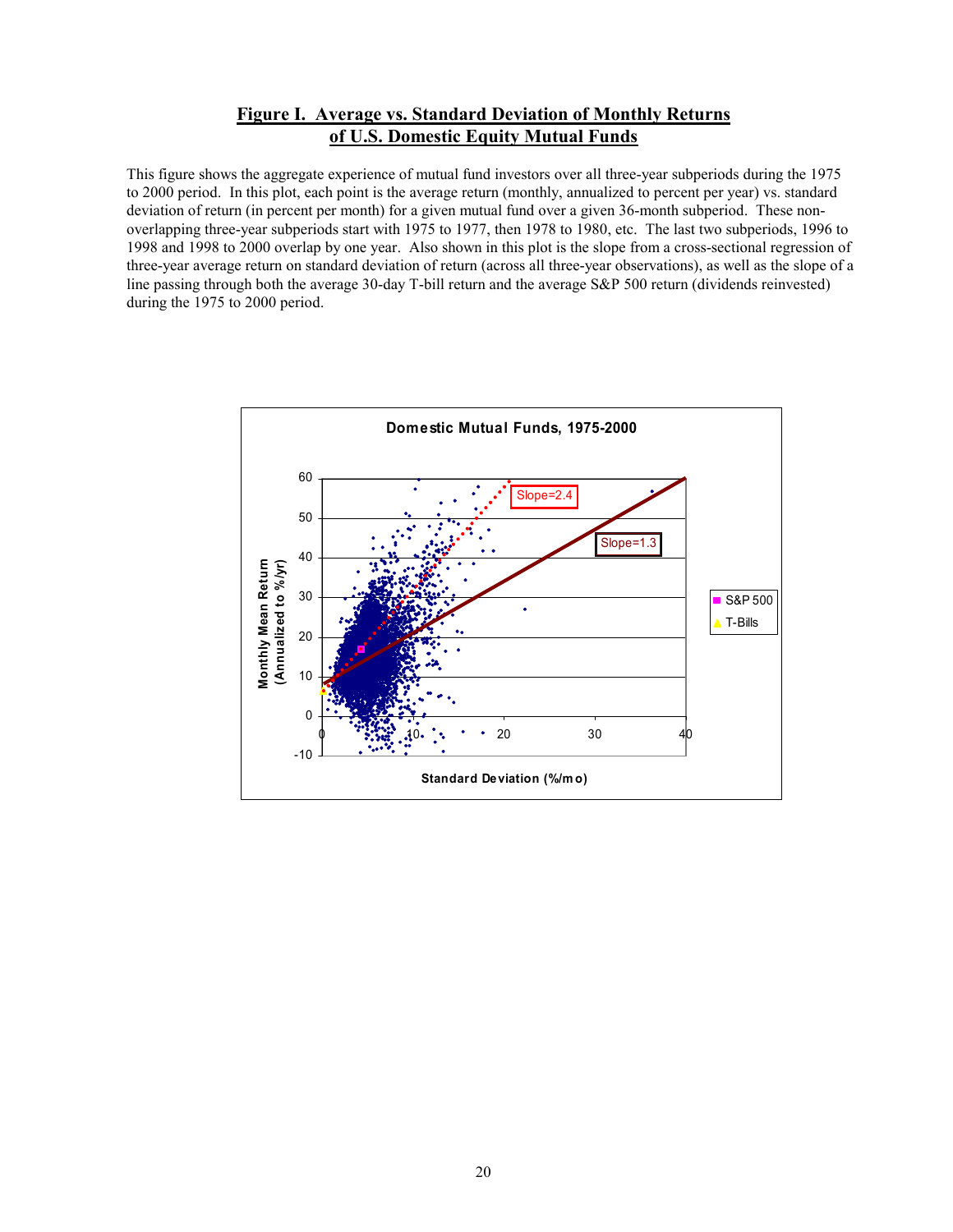# **Figure II. Cross-Sectional Regressions of Average vs. Standard Deviation of Monthly Returns of U.S. Domestic Equity Mutual Funds**

Panel A shows the experience of mutual fund investors over each three-year subperiod during the 1975 to 2000 period. In this plot, each line represents the cross-sectional regression of average vs. standard deviation of monthly return over a given three-year subperiod. These non-overlapping three-year subperiods start with 1975 to 1977, then 1978 to 1980, etc. The last two subperiods, 1996 to 1998 and 1998 to 2000 overlap by one year. Panel B shows the slope, as well as the significance level of the slope for each regression line.





| <b>SUBPERIOD</b> | <b>SLOPE</b> |
|------------------|--------------|
|                  |              |
| 1975-1977        | $5.4***$     |
| 1978-1980        | $5.1***$     |
| 1981-1983        | $-0.8***$    |
| 1984-1986        | $-1.7***$    |
| 1987-1989        | $0.9***$     |
| 1990-1992        | $1.7***$     |
| 1993-1995        | $1.4***$     |
| 1996-1998        | $-0.2***$    |
| 1998-2000        | $2.3***$     |
| 1975-2000        | $1.3***$     |

**Panel B: Regression Slopes for Each Three-Year Subperiod**

<sup>\*\*\*</sup> Significant at the 1 percent confidence level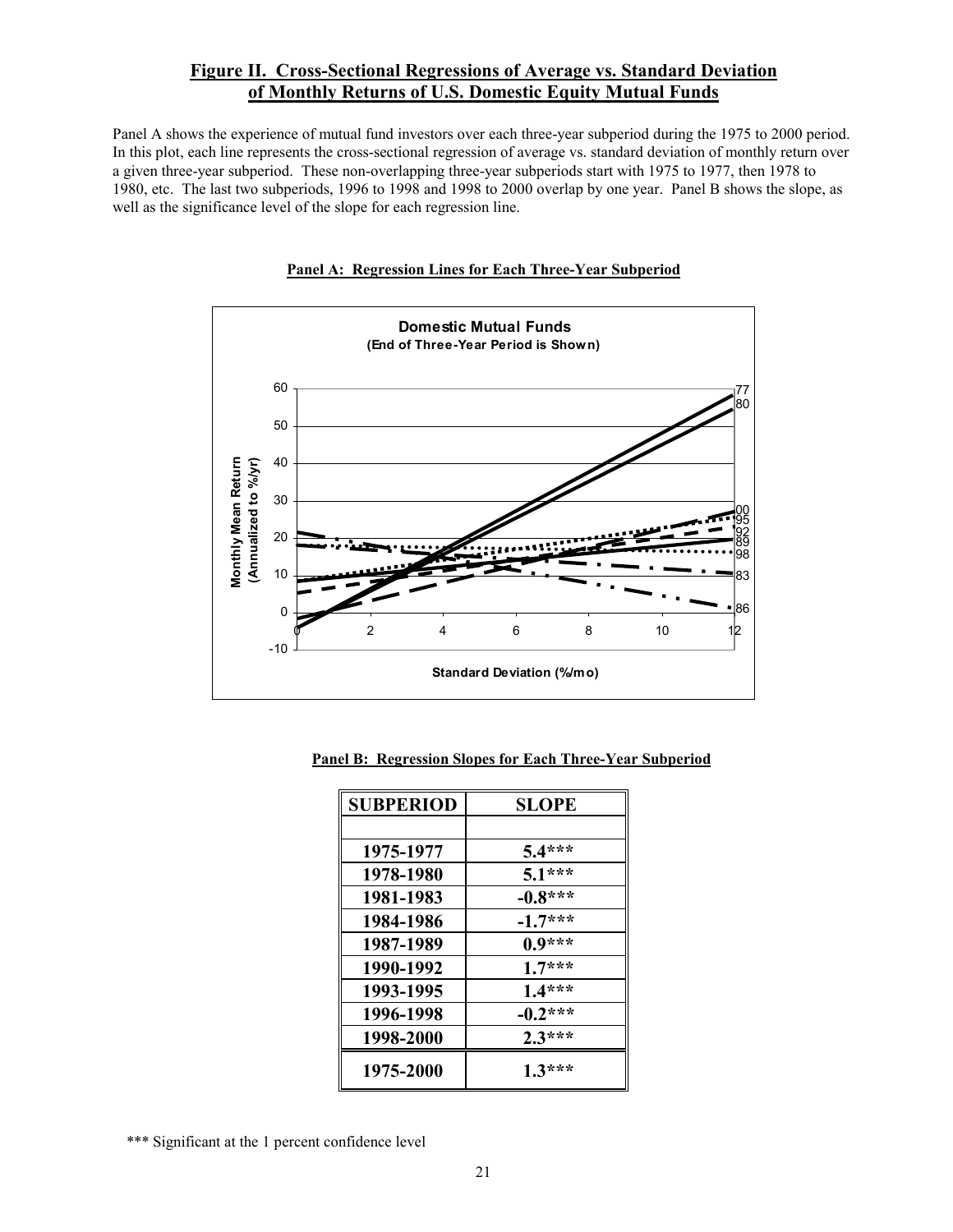# **Figure III. Cross-Sectional Regressions of Average vs. Standard Deviation of Monthly S&P 500-Adjusted Returns: All Three-Year Periods**

Panel A shows the experience of mutual fund investors over each three-year subperiod during the 1975 to 2000 period. In this plot, each line represents the cross-sectional regression of average vs. standard deviation of monthly fund return minus S&P 500 return (with dividends reinvested) over a given three-year subperiod. These nonoverlapping three-year subperiods start with 1975 to 1977, then 1978 to 1980, etc. The last two subperiods, 1996 to 1998 and 1998 to 2000 overlap by one year. Panel B shows the slope, as well as the significance level of the slope for each regression line.



#### **Panel A: Regression Lines for Each Three-Year Subperiod**

**Panel B: Regression Slopes for Each Three-Year Subperiod**

| <b>SUBPERIOD</b> | <b>SLOPE</b> |
|------------------|--------------|
|                  |              |
| 1975-1977        | $5.4***$     |
| 1978-1980        | $4.7***$     |
| 1981-1983        | $-0.2***$    |
| 1984-1986        | $-1.5***$    |
| 1987-1989        | $-0.4***$    |
| 1990-1992        | $0.8***$     |
| 1993-1995        | $0.9***$     |
| 1996-1998        | $-2.0***$    |
| 1998-2000        | $1.8***$     |

\*\*\* Significant at the 1 percent confidence level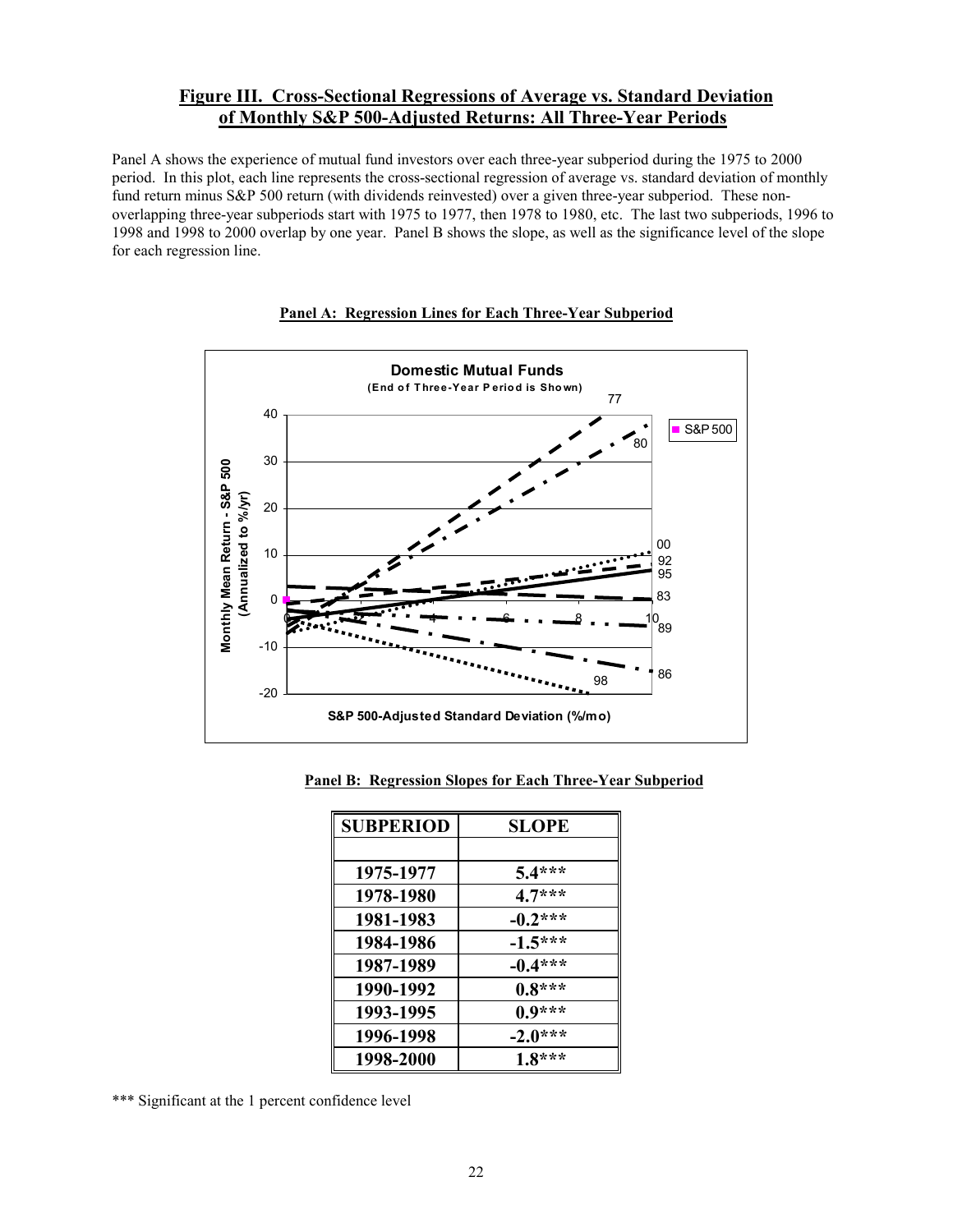#### **Figure IV. Alpha versus Standard Deviation of S&P 500-Adjusted Monthly Returns of U.S. Domestic Equity Mutual Funds**

 These panels show the investment experience of three-year investments in individual U.S. domestic equity mutual funds during a given subperiod. Each point represents one mutual fund during the three-year subperiod, and the cross-sectional regression line of monthly alpha as a function of the standard deviation of the S&P 500-adjusted monthly return is superimposed on the plot. The slope of this cross-sectional regression is also shown in each panel. The alpha is the intercept of a regression of monthly fund net return minus 30-day T-bills on the return on the CRSP value-weighted portfolio of NYSE, AMEX, and Nasdaq stocks minus the return on 30-day T-bills.

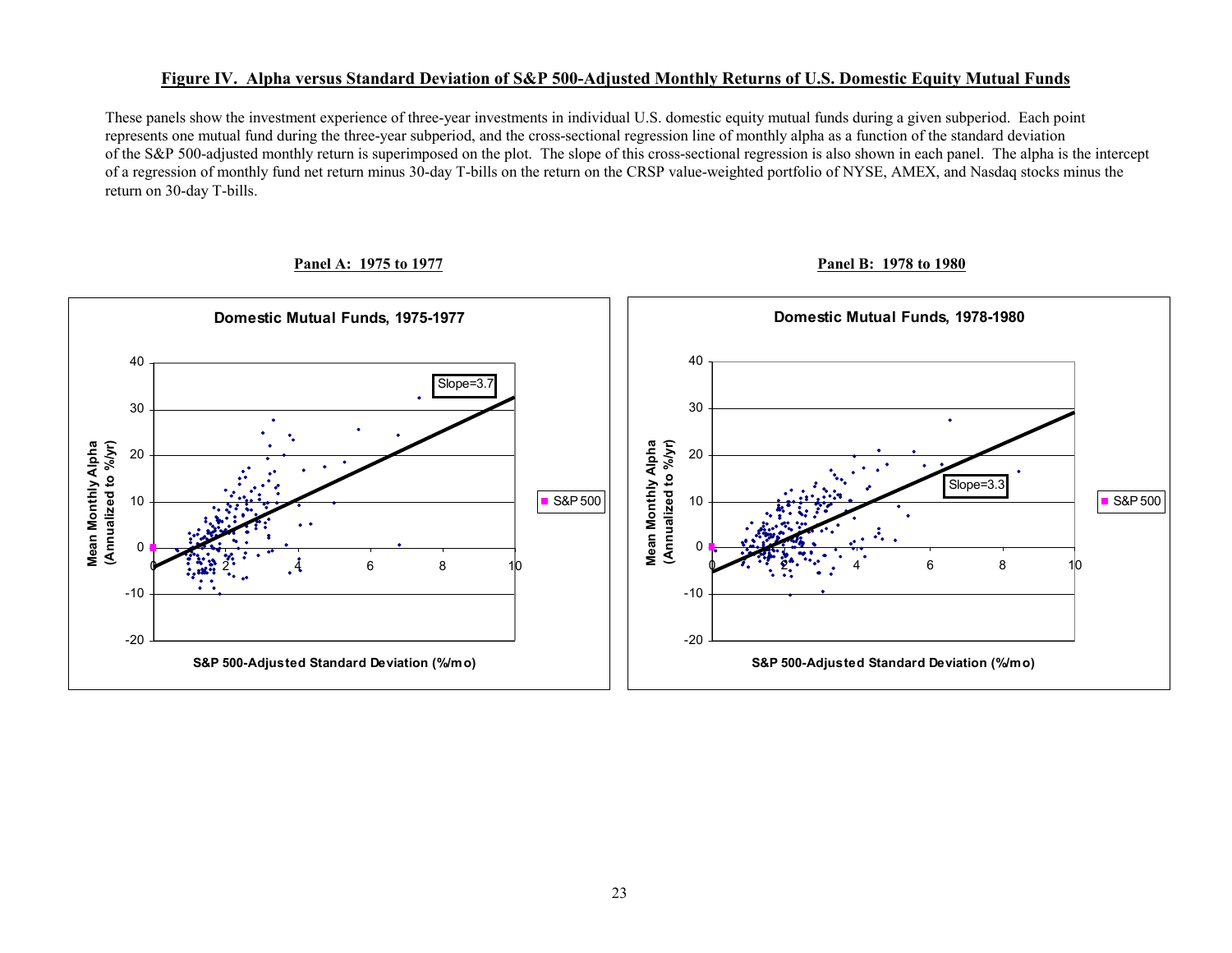**Panel D: 1984 to 1986** 

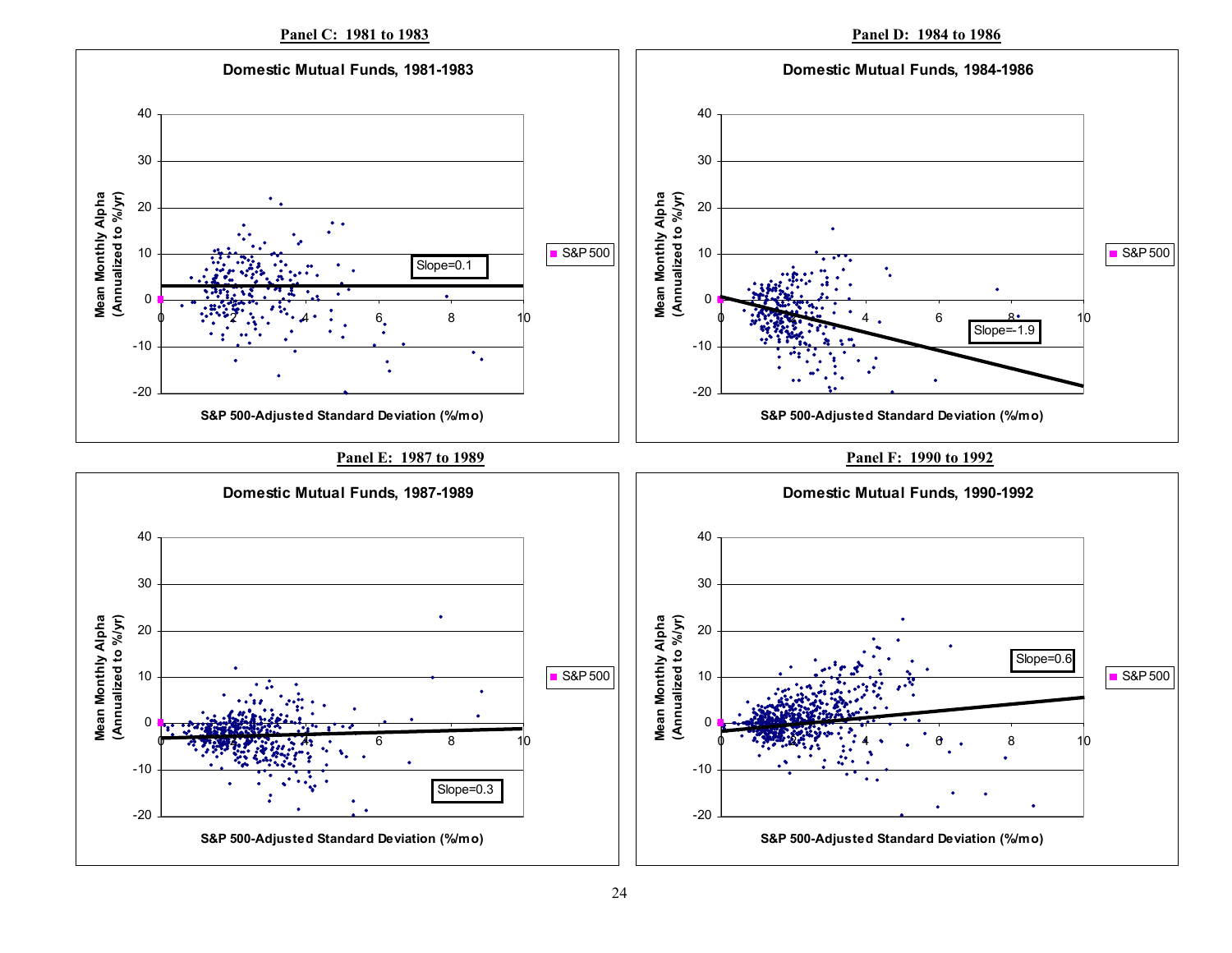**Panel G: 1993 to 1995**

**Panel H: 1996 to 1998**



**Panel I: 1998 to 2000**

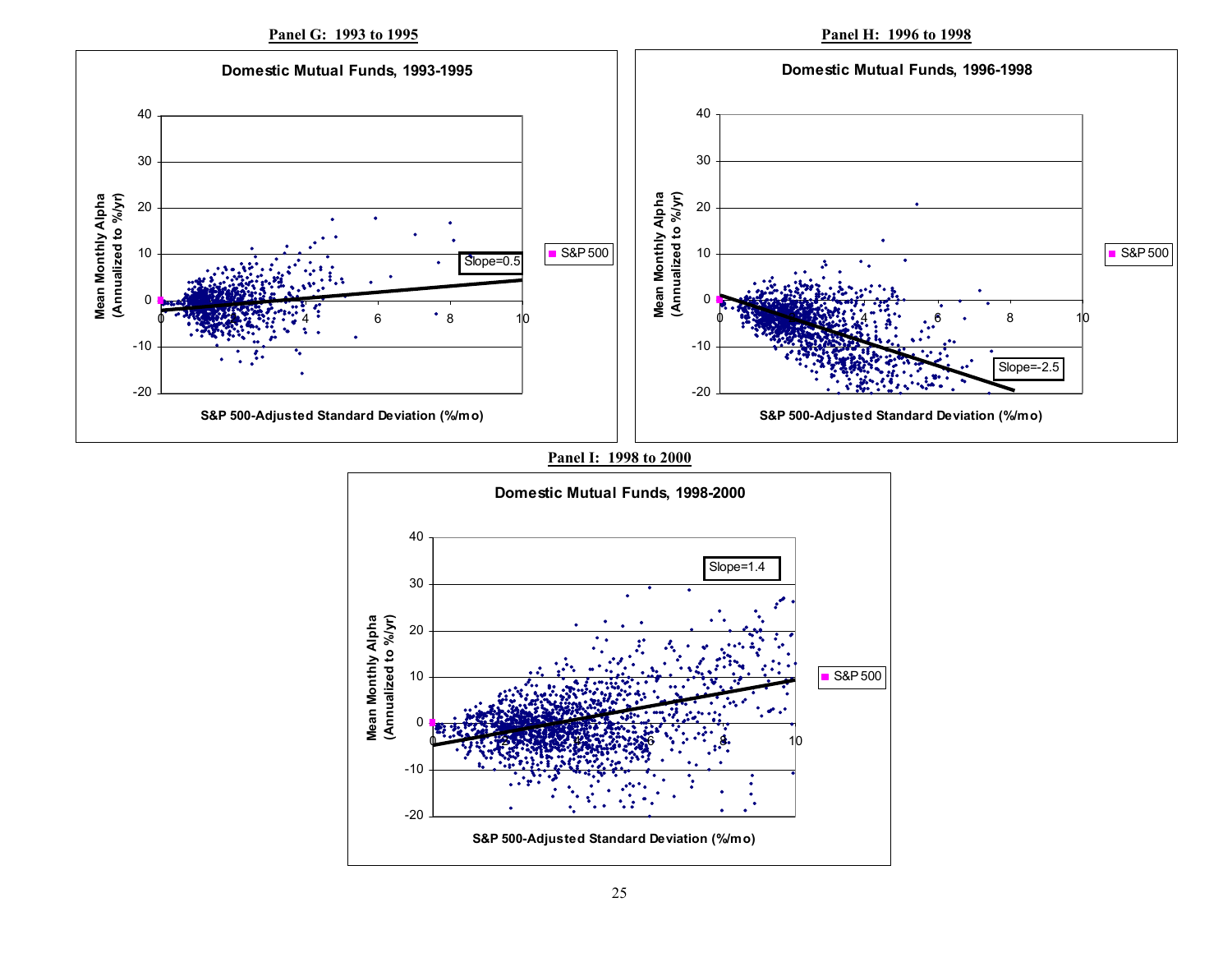# **Figure V. Carhart Alpha versus Standard Deviation of S&P 500-Adjusted Monthly Returns of U.S. Domestic Equity Mutual Funds**

 These panels show the investment experience of three-year investments in individual U.S. domestic equity mutual funds during a given subperiod. Each point represents one mutual fund during the three-year subperiod, and the cross-sectional regression line of monthly alpha as a function of the standard deviation of the S&P 500-adjusted monthly return is superimposed on the plot. The slope of this cross-sectional regression is also shown in each panel. The alpha is the intercept of a regression of monthly fund net return minus 30-day T-bills on (1) the return on the CRSP value-weighted portfolio of NYSE, AMEX, and Nasdaq stocks minus the return on 30-day T-bills, (2) the Fama and French SMB (small minus big stocks) factor, (3) the Fama and French HML (high minus low book-to-market) factor, and (4) the Carhart PR1YR (high minus low past year return) factor.

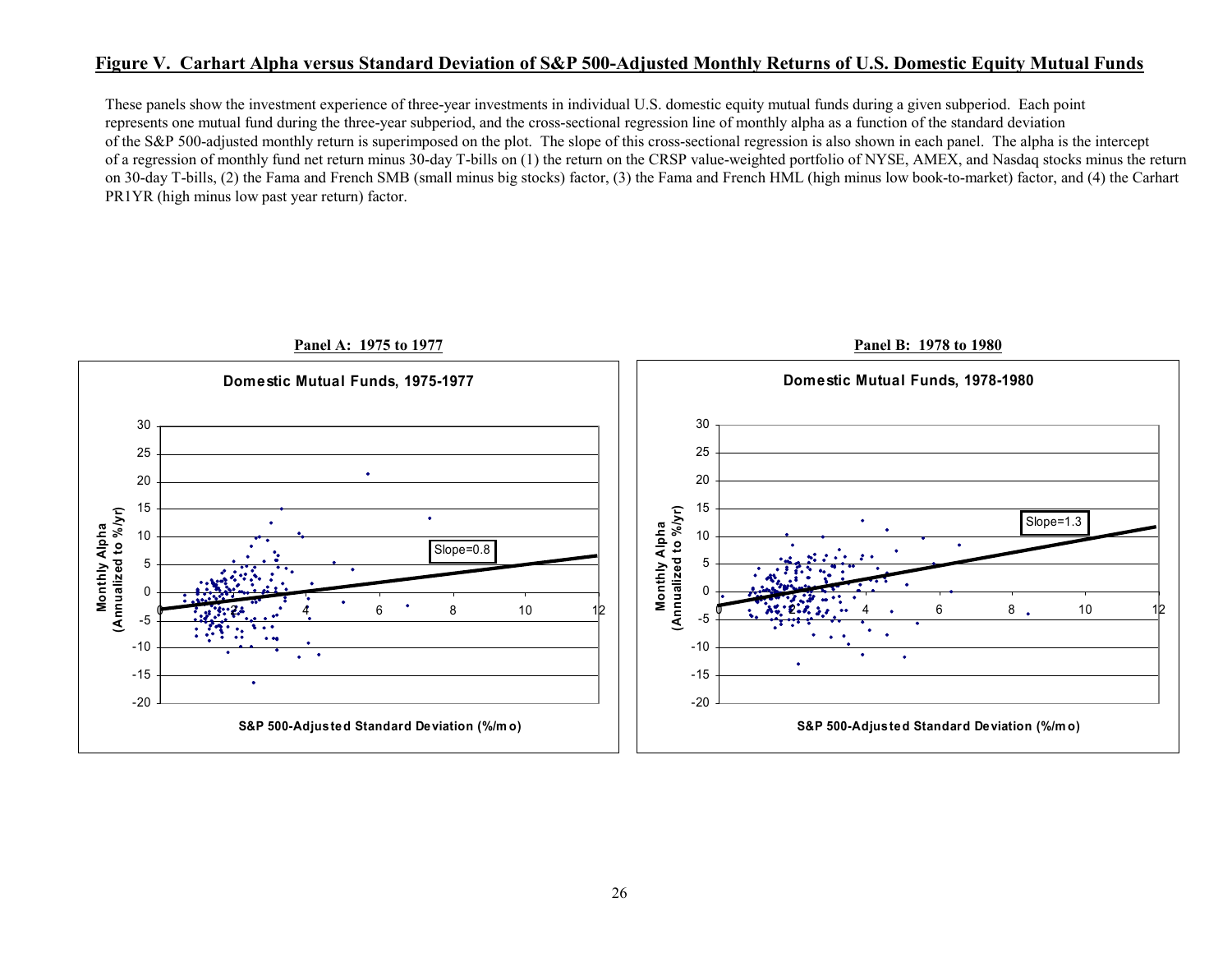